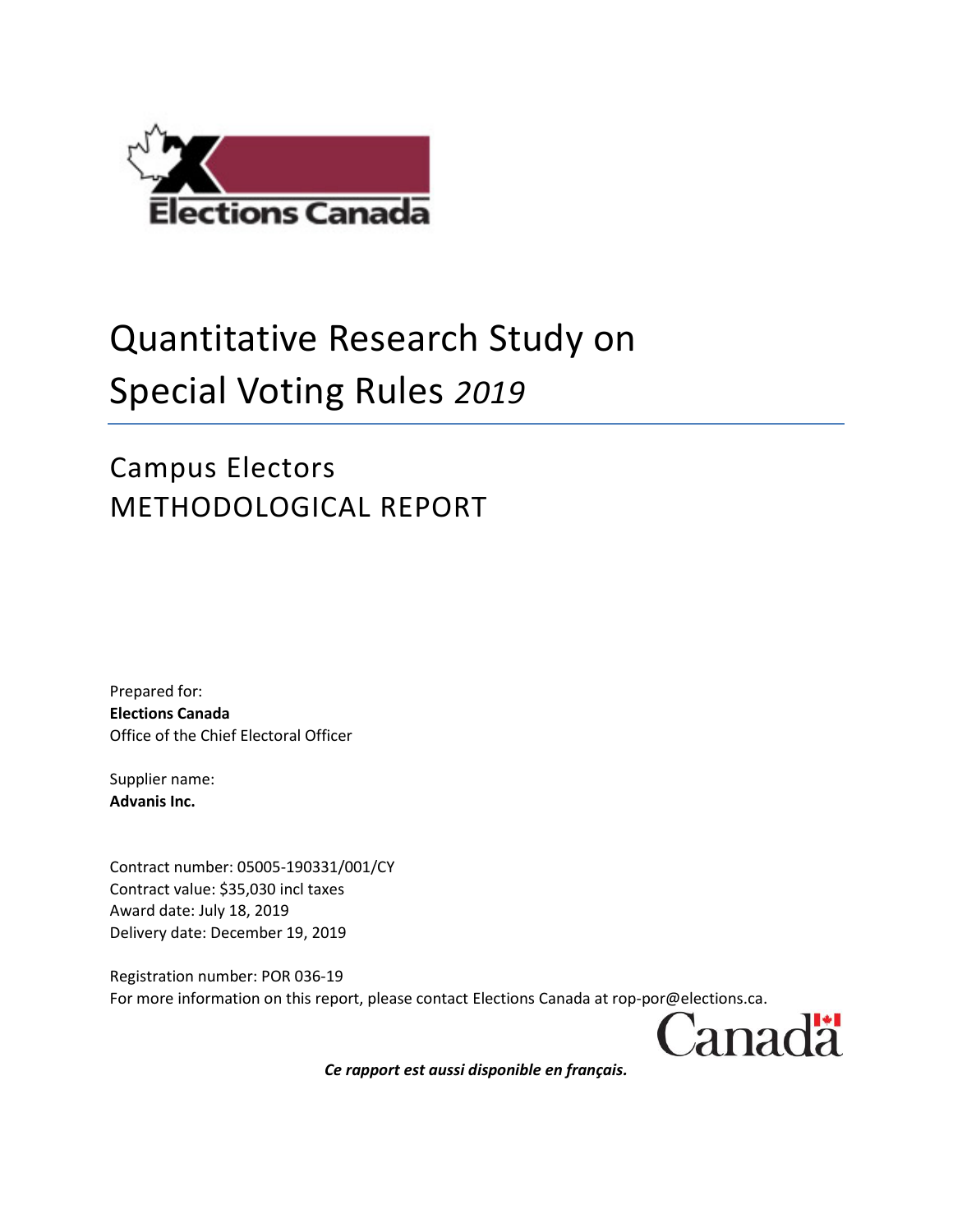#### **QUANTITATIVE RESEARCH STUDY ON SPECIAL VOTING RULES 2019**

## **CAMPUS ELECTORS METHODOLOGICAL REPORT**

Prepared for Office of the Chief Electoral Officer Supplier name: Advanis Inc. Contract number: 05005-190331/001/CY Contract value: \$35,030 incl taxes Award date: July 18, 2019 Delivery date: December 19, 2019

This public opinion research report presents the results of the Campus Electors survey conducted by Advanis Inc. on behalf of Elections Canada. The research was conducted from October 16 to 30, 2019, with 12,098 campus electors participating.

This publication may be reproduced for non-commercial purposes only. Prior written permission must be obtained from Elections Canada. For more information on this report, please contact rop-por@elections.ca.

# **Catalogue number:**

SE3-107/2-2020F-PDF

**International Standard Book Number (ISBN):**

978-0-660-34465-2

#### **Related publications (registration number: POR 036-19):**

Catalogue number SE3-107/2-2020E-PDF (Final report, French)

ISBN 978-0-660-34464-5

© Her Majesty the Queen in Right of Canada, as represented by Elections Canada, 2020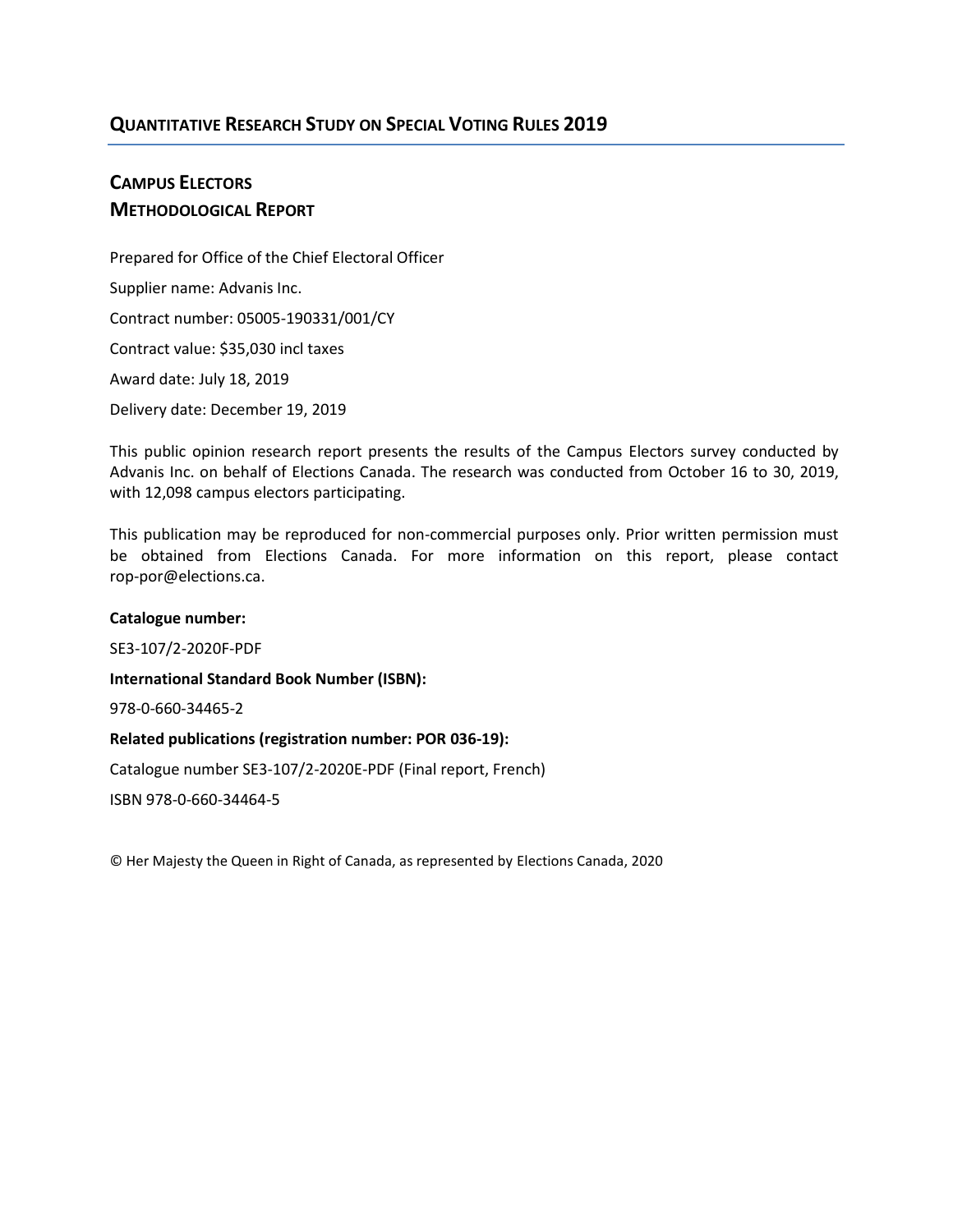# **Contents**

| 1.               |        |  |  |  |
|------------------|--------|--|--|--|
| 2.               |        |  |  |  |
| 3.               |        |  |  |  |
|                  | 3.1.   |  |  |  |
|                  | 3.2.   |  |  |  |
|                  | 3.3.   |  |  |  |
|                  | 3.4.   |  |  |  |
|                  | 3.5.   |  |  |  |
|                  | 3.5.1. |  |  |  |
| 3.5.2.<br>3.5.3. |        |  |  |  |
|                  |        |  |  |  |
|                  | 3.6.   |  |  |  |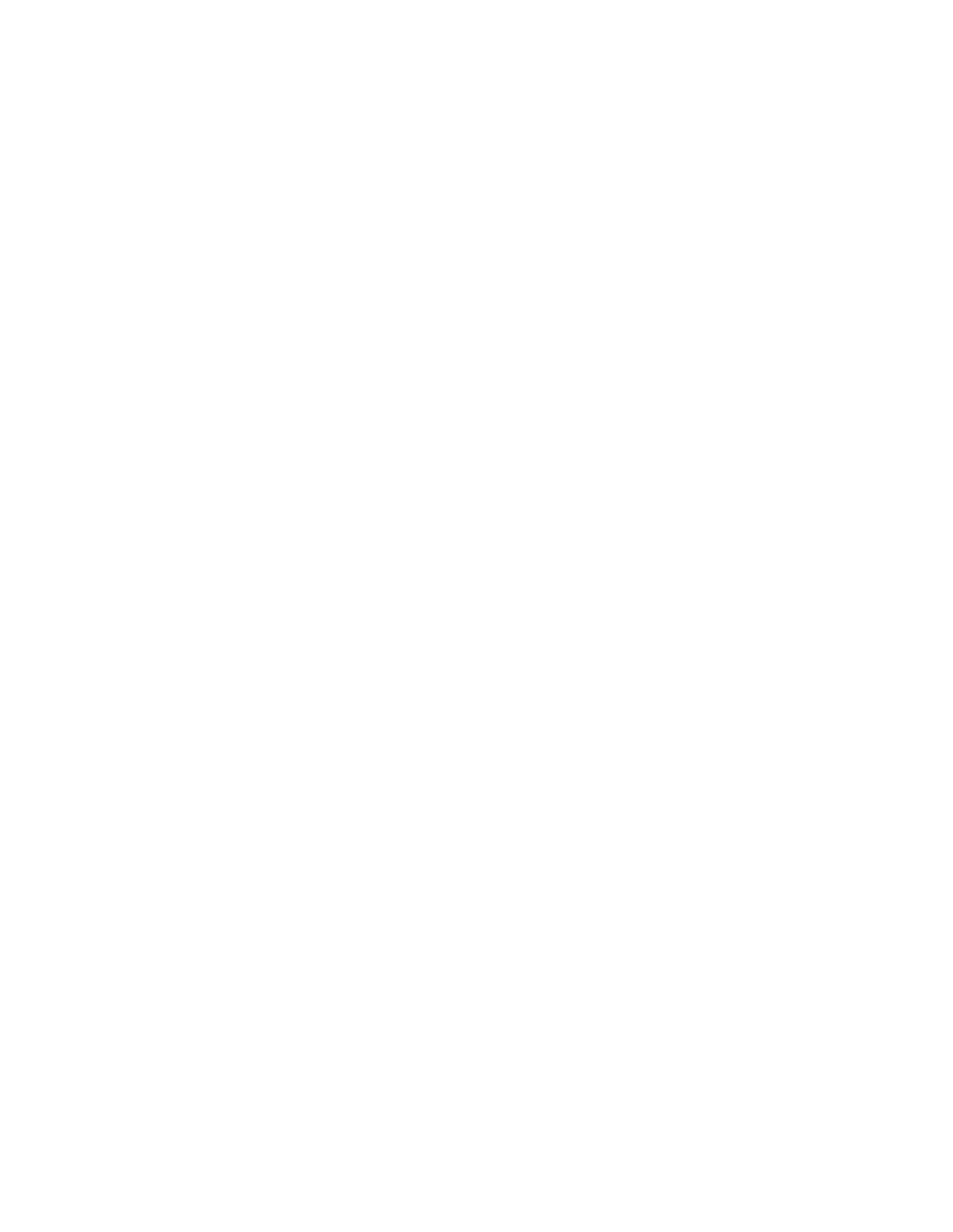#### <span id="page-4-0"></span>**1. Executive Summary**

As part of its post-mortems following general elections, Elections Canada seeks to obtain reliable survey data to evaluate electors' opinions, attitudes, and knowledge of the Agency's services along with various aspects of their experience with the electoral process. The Agency also asks campus administrators to share their experiences hosting voting places at post-secondary institutions. The Quantitative Research Study on Special Voting Rules 2019 project is made up of three separate surveys:

- the Survey of Campus Electors
- the Survey of Special Ballot Voters
- the Survey of Campus Administrators

This report describes the methodology of the Survey of Campus Electors.

The target population was individuals who had the opportunity to vote on a post-secondary campus that was participating in the *Vote on Campus* program. Elections Canada designed the Survey of Campus Electors. The purpose of the Survey of Campus Electors was to collect campus electors' opinions, attitudes, and experiences in relation to the *Vote on Campus* program during the 2019 federal general election. These electors are part of the *Vote on Campus* program, introduced in 2015 as a pilot project. For the 43rd general election in 2019, this project was expanded to 121 campus voting offices located in 109 post-secondary institutions. This program provided the opportunity for electors to vote by special ballot at a voting place on campus from October 5 to 9, 2019.

The survey included questions around the following themes:

- a) awareness of the opportunity to vote on campus and sources of information
- b) voting method used
- c) reasons for not voting at the campus office
- d) socio-demographic information
- e) level of political interest

After survey design and programming were complete, Elections Canada created an email list of campus representatives at each institution whom it was able to reach, then sent emails to 103 contacts. They were asked to distribute the open survey links to an unknown number of campus electors (voters and non-voters). The primary intended respondents for this survey were students, but staff, faculty, and other non-students were also able to complete the survey. The survey was in field from October 16 to 30, 2019.

After closing the survey, Advanis was responsible for cleaning and preparing the survey data that were provided to Elections Canada in SPSS format. Elections Canada completed all open-ended coding. Tabulated data were produced for this study: results were categorized and presented by demographic information such as gender, age, level of education, occupation, language spoken at home, and province or territory of residence. Results were also tabulated by subpopulation groups such as the following:

Indigenous populations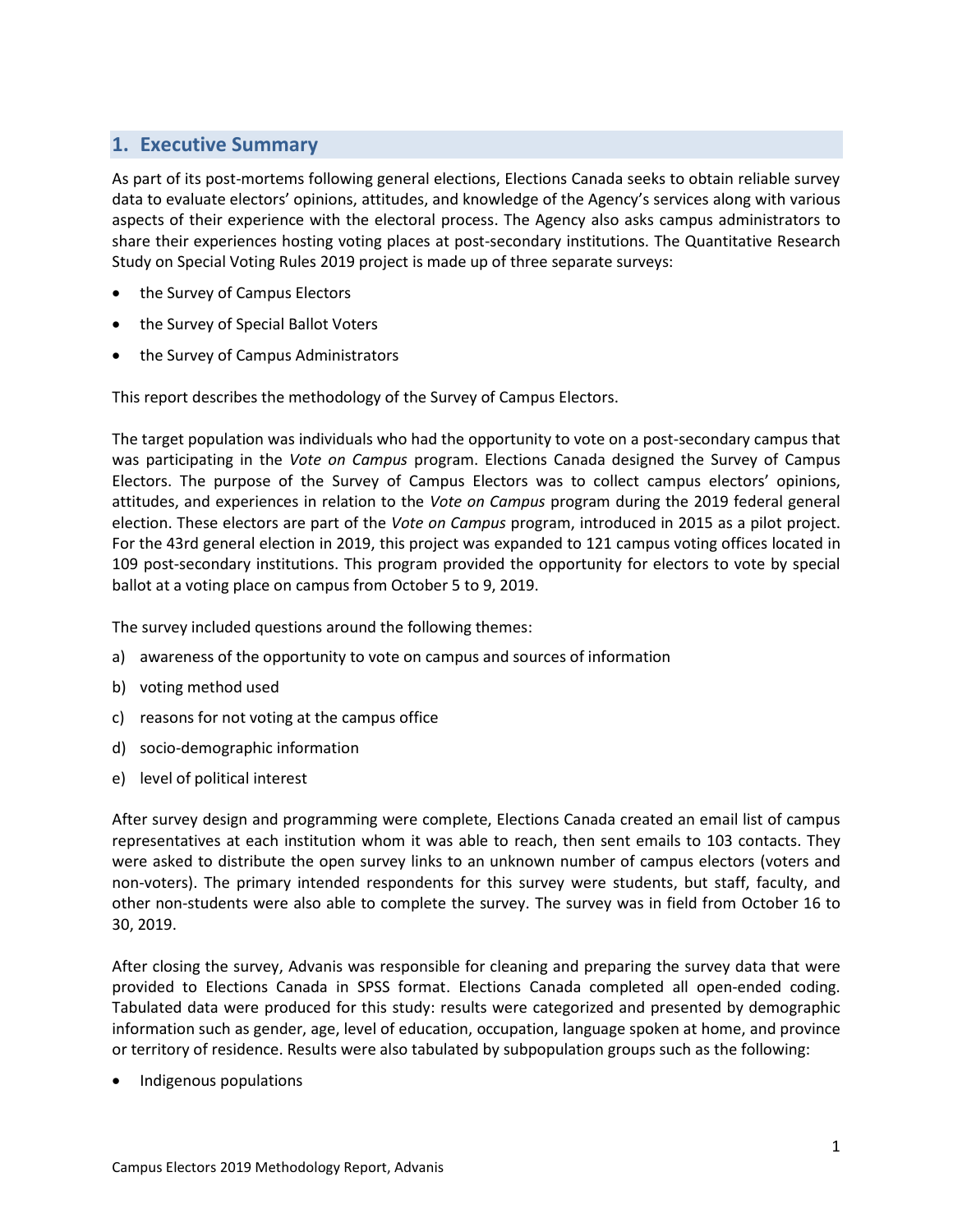- electors who did or did not vote in the 2015 election
- people with a functional disability
- people who lived on or off campus

Finally, results were tabulated by the general level of interest in politics, awareness of voting on campus, whether the elector did or did not vote in the 2019 election, and whether the elector lived on or off campus.

There is a potential for non-response bias, in that response rates can vary by campus and for certain demographic characteristics. Weights were not applied to the data, as it is difficult to determine the actual size of the eligible elector (voters and non-voters) population by campus. Any results with an unweighted base of 30 respondents or fewer should not be reported on, due to statistical robustness. Results with more than 30 but fewer than 50 respondents should be interpreted with caution and considered as directional guidelines only. The results of this survey will be used to inform future Elections Canada programs and services as they relate to campus electors.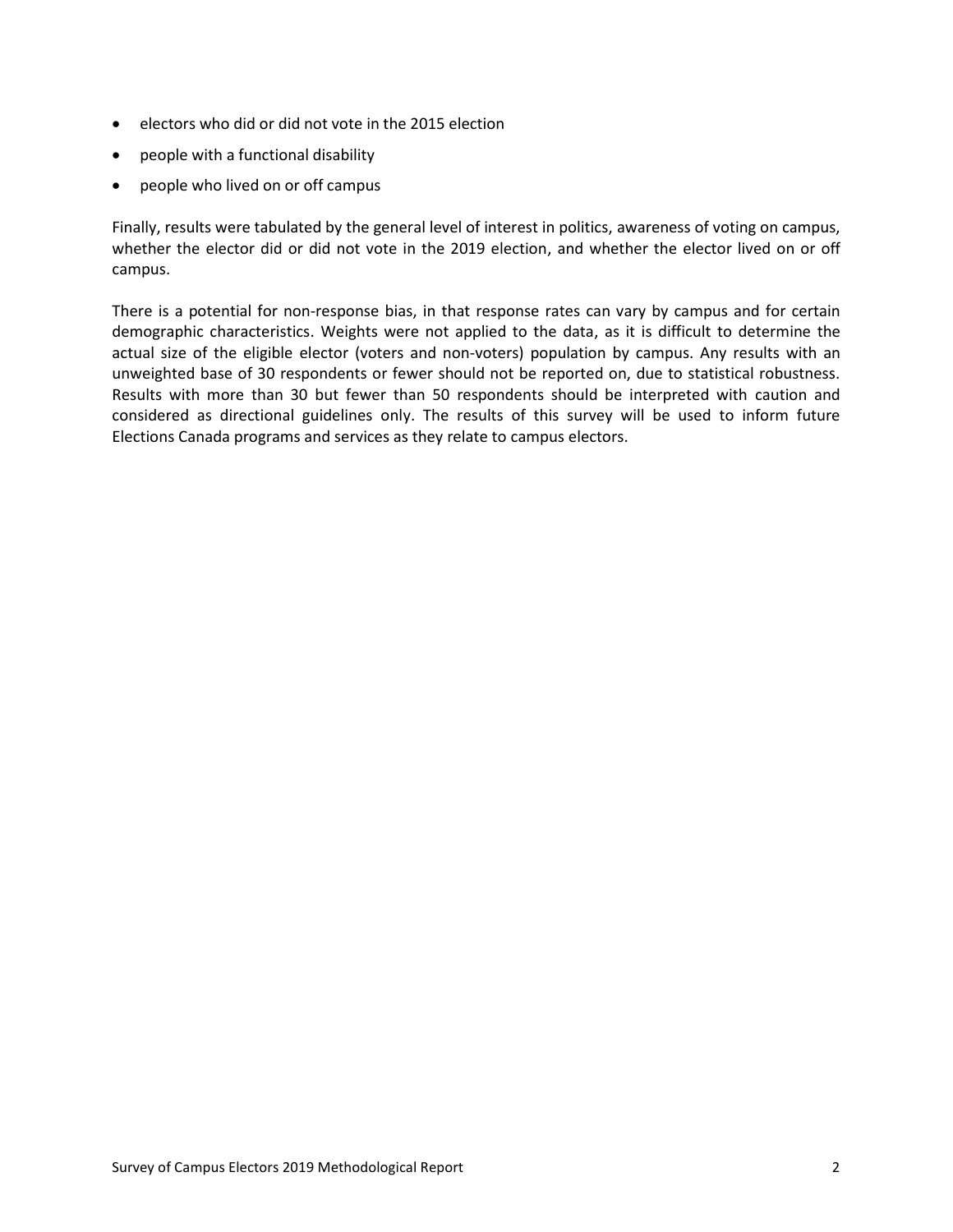### <span id="page-6-0"></span>**2. Political Neutrality Certification**

Political neutrality certification

I hereby certify as Senior Officer of Advanis that the deliverables fully comply with the Government of Canada political neutrality requirements outlined in the Policy on Communications and Federal Identity and the Directive on the Management of Communications.

Specifically, the deliverables do not include information on electoral voting intentions, political party preferences, standings with the electorate, or ratings of the performance of a political party or its leaders.

Signed,

Nights tant

Nicolas Toutant Vice-President, Research and Evaluation Advanis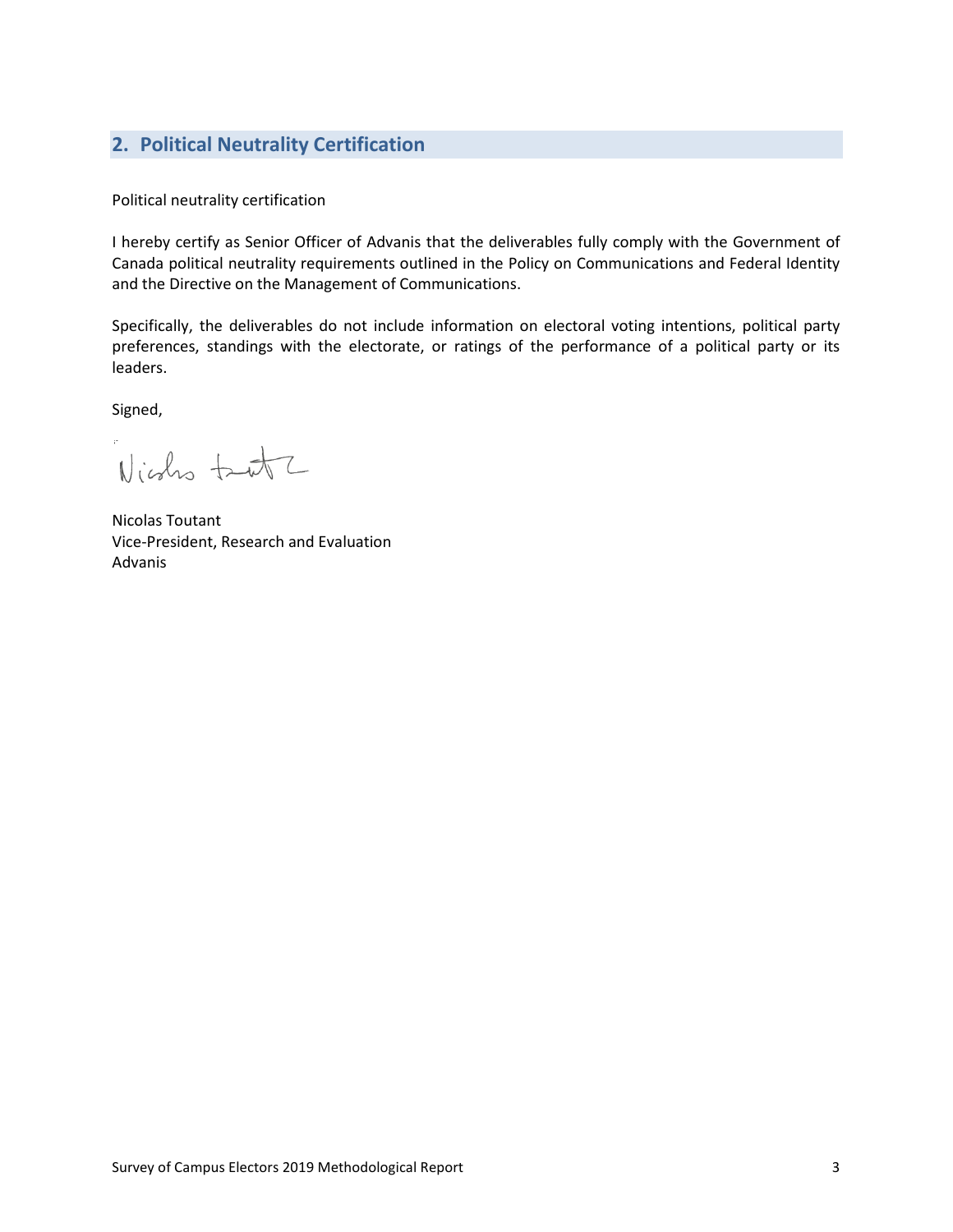#### <span id="page-7-0"></span>**3. Appendices**

#### <span id="page-7-1"></span>**3.1. Sample Size, Sampling Procedures, and Dates of Research Fieldwork**

The target population was campus electors (students) who were eligible to vote at a post-secondary institution campus during the 2019 federal general election.

Elections Canada created an email list of campus representatives at each institution, then sent emails to 103 contacts, who were asked to distribute the open survey links to an unknown number of campus electors (voters and non-voters). There were a total of 12,097 completed surveys.

Individuals who were contacted disseminated the survey in various ways, such as via email, through a student e-newsletter, or through private student web portals.

#### <span id="page-7-2"></span>**3.2. Response Rates and Discussion of the Potential for Non-Response Bias**

Response rates cannot be calculated for this study because an unknown number of campus electors received the open link to the survey. There is potential for non-response bias, in that response rates may vary by campus type, communication type, and elector demographics.

#### <span id="page-7-3"></span>**3.3. Weighting Procedures, the Confidence Interval, and the Margin of Error**

Weights were not applied to the data, as it is difficult to determine the actual size of the eligible elector population by campus. Since the actual size of the eligible elector population cannot be determined, there is no margin of sampling error to be estimated or reported. Any results with an unweighted base of 30 respondents or fewer should not be reported. Results with more than 30 but fewer than 50 respondents should be interpreted with caution and considered as directional guidelines only.

#### <span id="page-7-4"></span>**3.4. Banners**

Tabulated data were produced and provided in three main banner tables: demographics, subpopulations, and perceptions. A clean and labelled dataset that contained all survey variables, as well as open-ended verbatim responses, was also provided in SPSS format. Results were presented split by demographic information such as gender, age, level of education, language spoken at home, and province or territory of residence. Results were also tabulated by subpopulation groups such as Indigenous populations, respondents having a functional disability, and those living on or off campus. Finally, results were tabulated by general level of interest in politics and whether the elector voted in the 2019 election.

#### <span id="page-7-6"></span><span id="page-7-5"></span>**3.5. Other Relevant Information about Execution of Fieldwork**

#### **3.5.1. Questionnaire Development and Testing**

As part of the analysis it completes after general elections, Elections Canada fields several surveys to electors. The purpose of the Survey of Campus Electors was to collect campus electors' opinions, attitudes, and experiences in relation to the *Vote on Campus* program during the 2019 federal general election.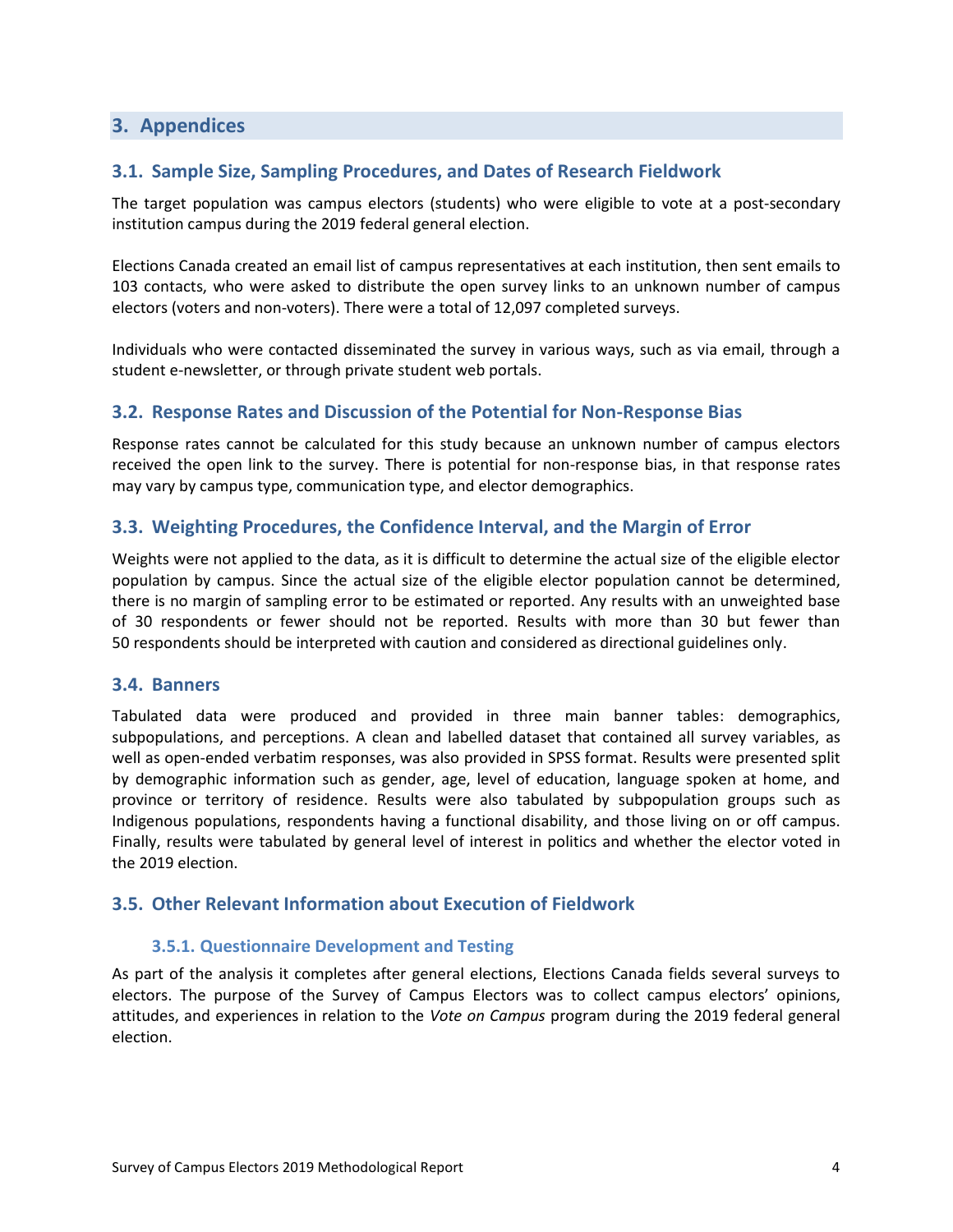Elections Canada was responsible for the design and translation of the survey instruments. Advanis was responsible for programming the survey instruments. During this process, Advanis also provided feedback on survey design and structure to optimize the experience of electors taking the survey. After survey programming was complete, Elections Canada and Advanis pre-tested the survey extensively. The questionnaire testing included checks to ensure that all questions in the online version matched those in the questionnaire provided to Advanis, and that all skip logic and branching in the survey worked as intended. After the pre-test was completed, necessary revisions to the survey instruments were made and approved by Elections Canada.

The survey included questions around the following themes:

- a) awareness of the opportunity to vote on campus and sources of information
- b) voting method used
- c) reasons for not voting at the campus office
- d) socio-demographic information and level of political interest

Since many of the potential respondents could answer on a mobile device, the survey was optimized for mobile devices such as smartphones and tablets. Potential respondents were also able to complete the survey using a desktop computer or a laptop, as the survey size adjusts to the user's device. Because the Campus Electors survey was administered using an open survey link, analysis of logins by device type cannot be completed for this survey.

#### <span id="page-8-0"></span>**3.5.2. Survey Administration**

Elections Canada created an email list of campus representatives at each institution, then contacted these representatives and asked them to distribute the open survey links to campus electors. The primary intended respondents for this survey were students, but staff, faculty, and other non-students were also able to complete the survey. An open survey link was provided for each official language.

Given the use of open links, electors were required to complete the survey in one session. If the elector closed the survey and clicked the link to complete later, they would be taken to the beginning of the survey. The average survey length was 3.2 minutes. The survey was open from October 16 to 30, 2019.

#### <span id="page-8-1"></span>**3.5.3. Database Management**

#### **3.5.3.1. Data coding and cleaning procedure**

Advanis used SPSS statistical software for the detailed data work. All data-cleaning tasks were performed in syntax files, with intermediate data files saved throughout the process. This ensured that the original raw data files were never overwritten and that each time data were produced, all changes were incorporated (unlike manual procedures).

To ensure that data cleaning and tabulation were accurate, Advanis first cleaned and checked the data. Advanis developed syntax that, among other things, handled checking questionnaire skip patterns and checking response ranges.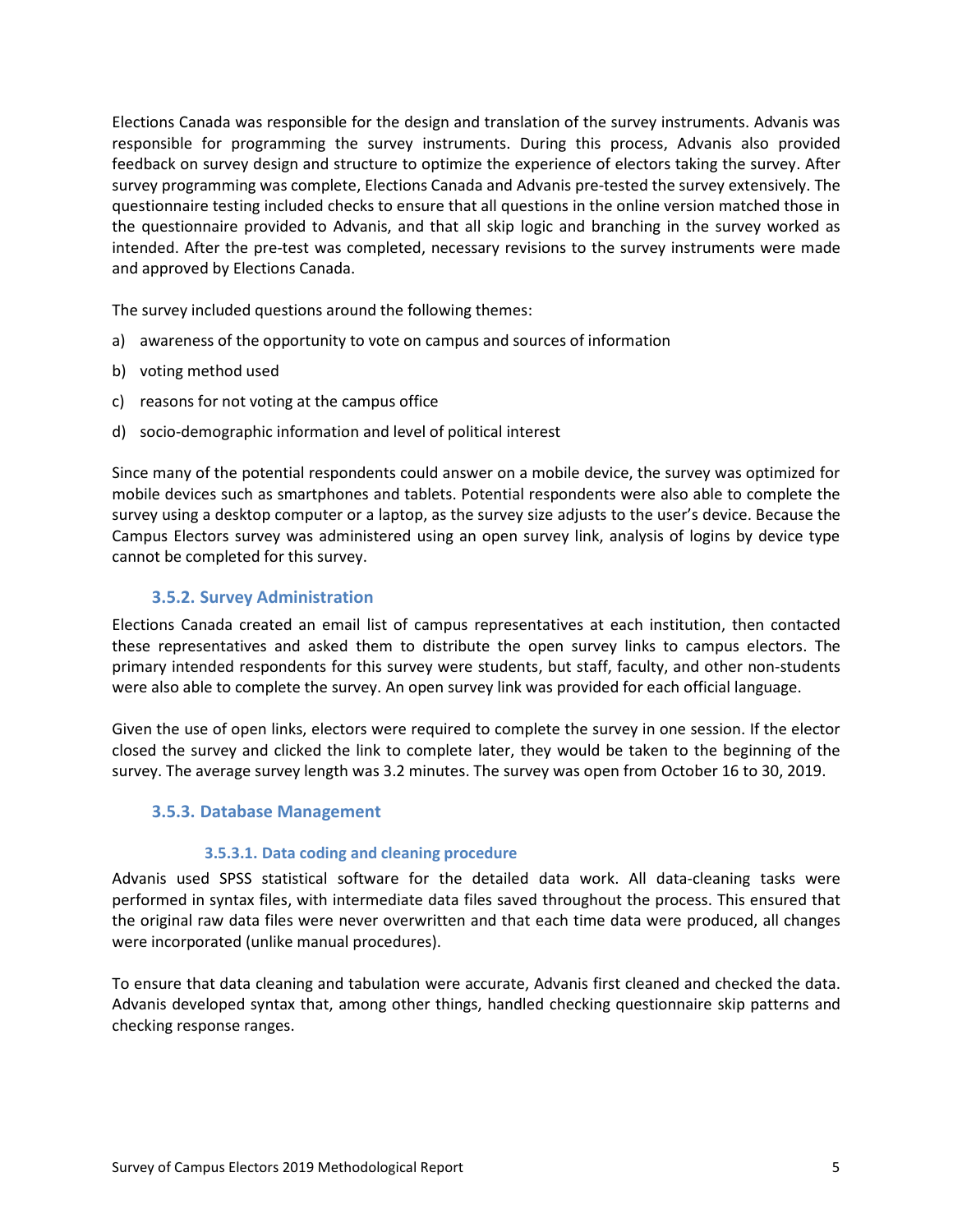Syntax was run on pre-test data. This ensured that data coming from the final survey would be accurate. During the fielding period, checking and cleaning continued. This was done regularly to ensure that the data continued to be valid and correct and to identify any issues that might arise as more data were collected. At the end of fielding, Elections Canada completed coding for open-ended responses, which Advanis then merged into banner files.

#### <span id="page-9-0"></span>**3.6. Research Instrument Used (Survey Questionnaire)**

| <b>Landing Page:</b>                                                                                                                                                                                                                    |  |
|-----------------------------------------------------------------------------------------------------------------------------------------------------------------------------------------------------------------------------------------|--|
| <b>Survey of Campus Electors</b>                                                                                                                                                                                                        |  |
| <b>Français</b>                                                                                                                                                                                                                         |  |
| ections Canada                                                                                                                                                                                                                          |  |
| Thank you for agreeing to take part in this short survey being<br>conducted by Advanis on behalf of Elections Canada.                                                                                                                   |  |
| Si vous préférez répondre au questionnaire en français,<br>veuillez utiliser le bouton ci-dessus.                                                                                                                                       |  |
| This survey should take no more than 5 minutes to complete.<br>Participation is voluntary and completely confidential.                                                                                                                  |  |
| Elections Canada is required to protect your personal information<br>by the Privacy Act. Elections Canada will not use your responses<br>to identify you, and none of your opinions will be attributed to you<br>personally in any way. |  |
| If you have any questions, you can visit the Elections Canada<br>website or call 1-800-463-6868.                                                                                                                                        |  |
| <b>START THE SURVEY</b>                                                                                                                                                                                                                 |  |
| <b>ADVANIS</b>                                                                                                                                                                                                                          |  |

(http://www.advanis.net)

© 2019 Advanis Privacy Policy (http://www.advanis.ca/privacy\_policy2.html)

#### **Q1a** *Show if Between October 16 and 21*

Were you aware that there is a federal general election taking place now, with election day on October 21, 2019?

- $O_1$  Yes
- $O<sub>2</sub>$  No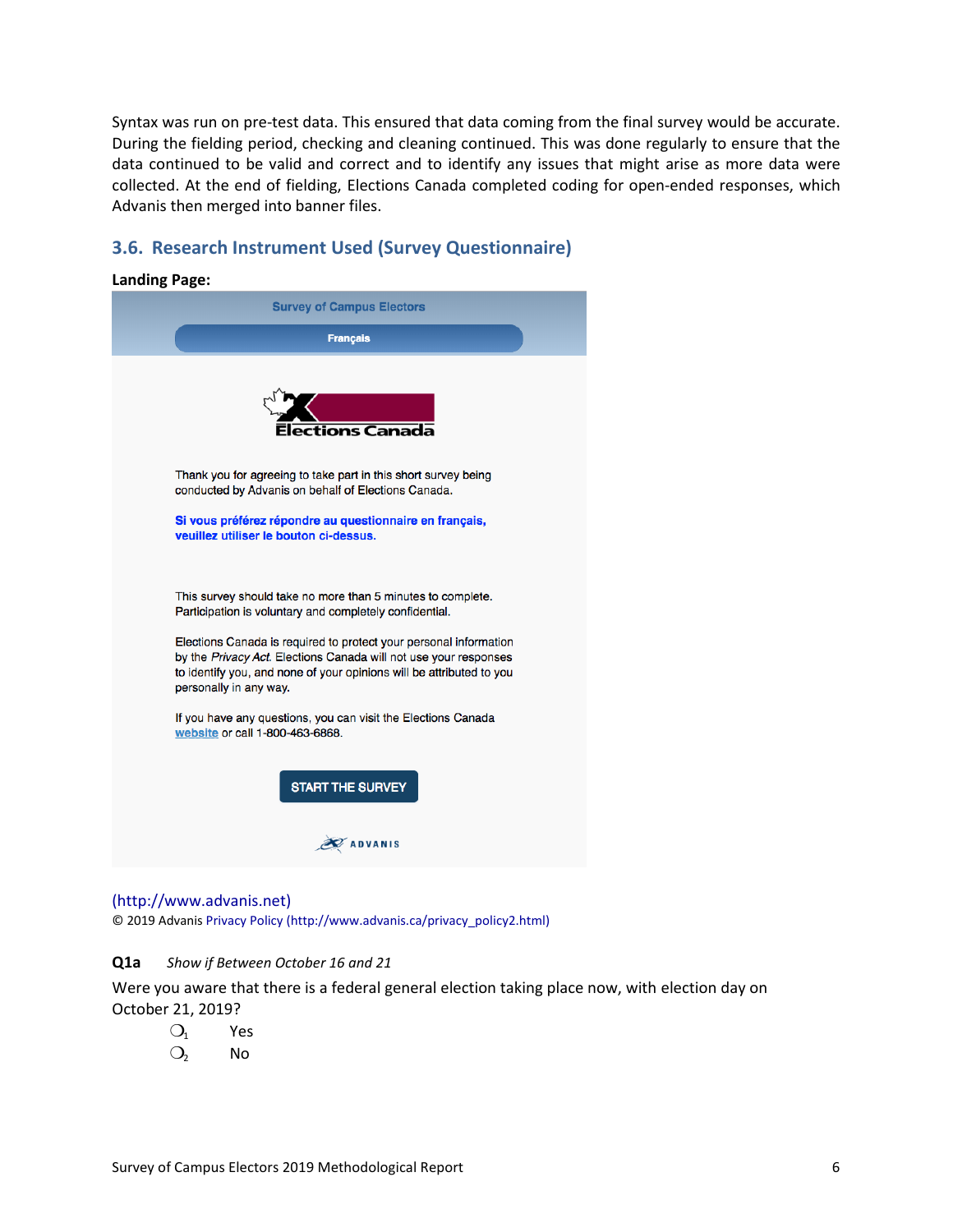#### **Q1b** *Show if October 22 or later*

Were you aware that a federal general election recently took place, with election day on October 21, 2019?

 $O_1$  Yes

 $O<sub>2</sub>$  No

#### **Q2a** *Show if Between October 16 and 21*

Will you be at least 18 years of age on or before October 21, 2019?

- $O_1$  Yes
- $O<sub>2</sub>$  No

#### **TermQ2a** *Show if Q2a Not at least 18yo (Q2a=2)*

We are sorry but we can only conduct this study with Canadian citizens who will be 18 years and older at the time of the election. Thank you for your time.

Status Code: 501

#### **Q2b** *Show if October 22 or later*

Were you at least 18 years of age on or before October 21, 2019?

 $O_1$  Yes  $O<sub>2</sub>$  No

#### **TermQ2b** *Show if Q2b Not at least 18yo (Q2b=2)*

We are sorry but we can only conduct this study with Canadian citizens who will be 18 years and older at the time of the election. Thank you for your time.

Status Code: 502

#### **Q3**

Are you a Canadian citizen?

❍<sup>1</sup> Yes

 $O<sub>2</sub>$  No

**TermQ3** *Show if Q3 Not citizen (Q3=2)*

We are sorry but we can only conduct this study with Canadian citizens who will be 18 years and older at the time of the election. Thank you for your time.

Status Code: 503

#### **Q4**

Which of the following best describes your primary occupation at the moment?

- $O_1$  Undergraduate student
- O<sub>2</sub> College or CEGEP student
- $O<sub>3</sub>$  Master's student
- $O_4$  PhD student
- $O<sub>5</sub>$  Post-doctoral fellow
- $O<sub>6</sub>$  Faculty member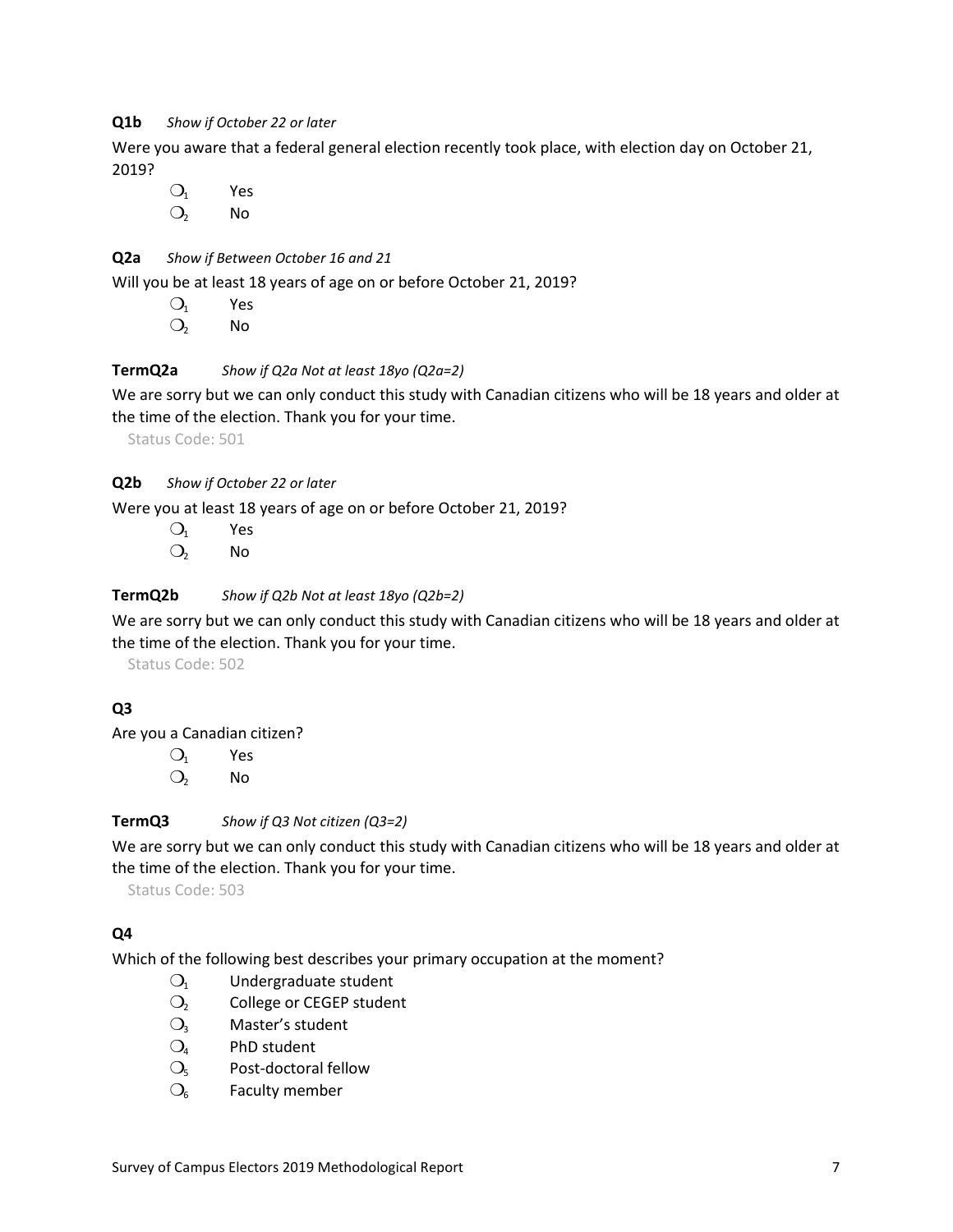- $O<sub>7</sub>$  Staff member
- ❍<sup>8</sup> Other: (please specify) \_\_\_\_\_\_\_\_\_\_\_\_\_\_\_\_\_\_\_\_\_\_\_\_\_\_\_\_\_\_\_\_\_\_\_\_\_\_\_\_\_\_\_\_\_\_\_\_\_\_

**Page** *Show if Q4 Student OR Employed OR Q4 Other AND Q1 yes ((Q4=1 or Q4=2 or Q4=3 or Q4=4 or Q4=5) OR (Q4=6 or Q4=7) OR ((Q1a=1 or Q1b=1) and Q4=8))*

**Q5a** *Show if Q4 Student (Q4=1 or Q4=2 or Q4=3 or Q4=4 or Q4=5)*

Which post-secondary institution do you attend?

- $O<sub>1</sub>$  Acadia University
- O<sub>2</sub> Algonquin College
- $O<sub>3</sub>$  Bow Valley College
- $O_4$  British Columbia Institute of Technology (BCIT)
- $O<sub>5</sub>$  Brock University
- $O<sub>6</sub>$  Capilano University
- $O<sub>7</sub>$  Carleton University
- $O_8$  Cégep de Sainte-Foy
- $O<sub>9</sub>$  Cégep de Sherbrooke
- $O<sub>10</sub>$  Cégep du Vieux-Montréal
- $O<sub>11</sub>$  Cégep Édouard-Montpetit
- $O_{12}$  Cégep Garneau
- $O<sub>13</sub>$  Cégep Marie-Victorin
- $O<sub>14</sub>$  Centennial College
- $O<sub>15</sub>$  Champlain Regional College
- $O<sub>16</sub>$  Collège Ahuntsic
- O<sub>17</sub> Collège de Maisonneuve
- $O_{18}$  Collège Lionel-Groulx
- $O<sub>19</sub>$  Collège Montmorency
- $O<sub>20</sub>$  Concordia University
- $O<sub>21</sub>$  Conestoga College
- $O_{22}$  Confederation College
- $O_{23}$  Dalhousie University
- $O<sub>24</sub>$  Dawson College
- $O<sub>25</sub>$  Douglas College
- $\mathcal{O}_{26}$  École de technologie supérieure
- $O<sub>27</sub>$  École Polytechnique de Montréal
- $\mathcal{O}_{28}$  Fanshawe College
- $O_{29}$  Fleming College
- $O<sub>30</sub>$  George Brown College
- $O_{31}$  Georgian College
- $O_{32}$  HEC Montréal
- $O_{33}$  Holland College
- $O<sub>34</sub>$  Humber College
- $O_{35}$  John Abbott College
- $O<sub>36</sub>$  Kenjgewin Teg Educational Institute
- $O_{37}$  Kwantlen Polytechnic University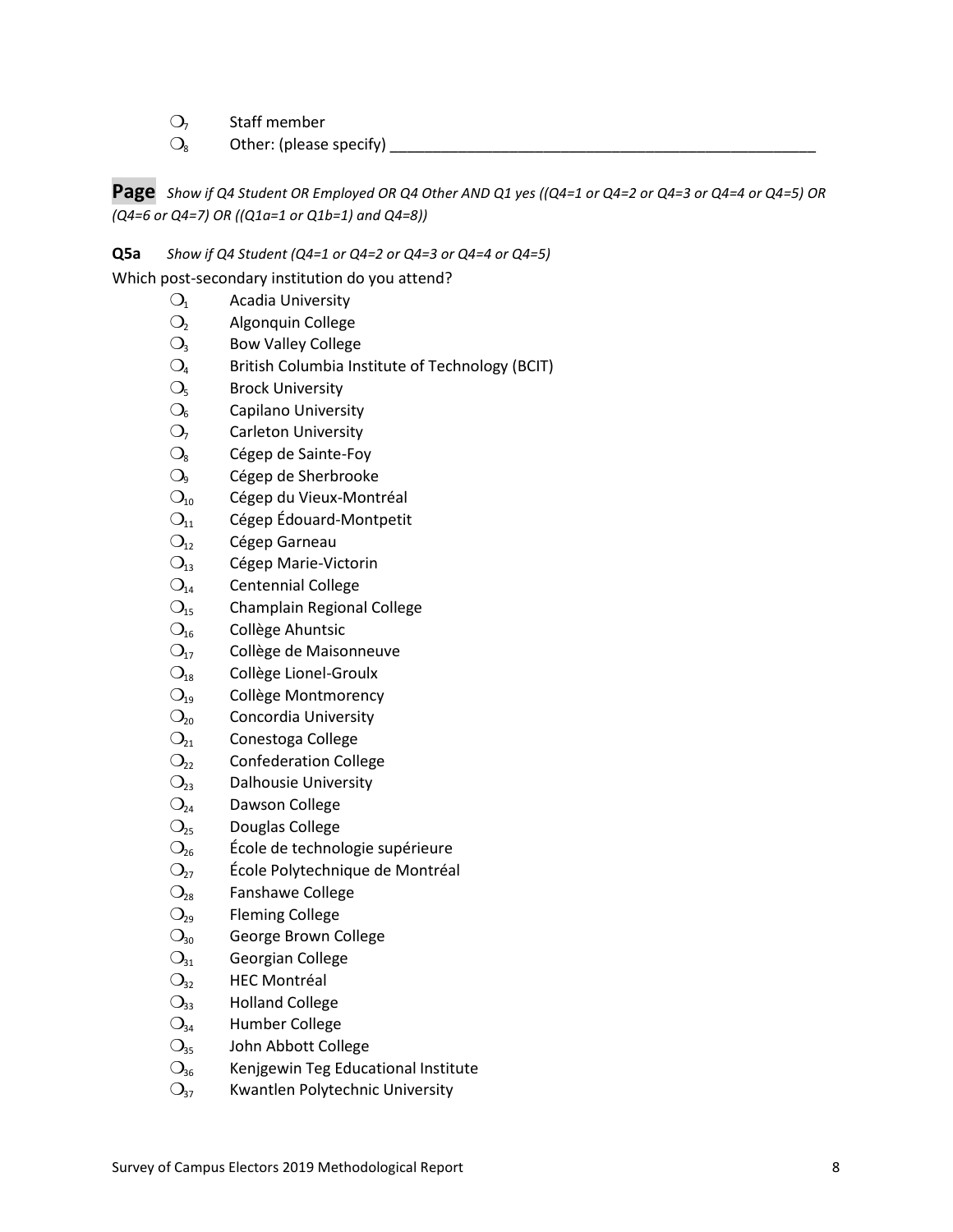| $O_{38}$            | La Cité                                         |
|---------------------|-------------------------------------------------|
| $O_{39}$            | Lakehead University                             |
| $\mathcal{O}_{40}$  | Lambton College Sarnia                          |
| $\mathrm{O}_{41}$   | Langara College                                 |
| $O_{42}$            | Laurentian University                           |
| $\mathcal{O}_{43}$  | <b>MacEwan University</b>                       |
| $\mathrm{O}_{44}$   | <b>McGill University</b>                        |
| $O_{45}$            | <b>McMaster University</b>                      |
| $\overline{O}_{46}$ | <b>Memorial University</b>                      |
| $O_{47}$            | Mohawk College                                  |
| $\mathrm{O}_{48}$   | <b>Mount Royal University</b>                   |
| $O_{49}$            | NAIT (Northern Alberta Institute of Technology) |
| $\mathcal{O}_{50}$  | Niagara College                                 |
| $\mathrm{O}_{51}$   | Nicola Valley Institute of Technology (NVIT)    |
| $\mathrm{O}_{52}$   | <b>Nipissing University</b>                     |
| $\mathrm{O}_{53}$   | <b>Nunavut Arctic College</b>                   |
| O <sub>54</sub>     | Okanagan College                                |
| O <sub>55</sub>     | Queen's University                              |
| $\mathrm{O}_{56}$   | <b>Red River College</b>                        |
| $\mathrm{O}_{57}$   | <b>Ryerson University</b>                       |
| O <sub>58</sub>     | Saint Mary's University                         |
| $\mathrm{O}_{59}$   | Seneca College                                  |
| $\mathcal{O}_{60}$  | Sheridan College                                |
| $\bigcirc_{61}$     | <b>Simon Fraser University</b>                  |
| $\mathcal{O}_{62}$  | St. Clair College                               |
| $\mathcal{O}_{63}$  | St. Francis Xavier University                   |
| $\bigcirc_{64}$     | St. Thomas University                           |
| $\mathrm{O}_{65}$   | <b>Thompson Rivers University</b>               |
| $\mathcal{O}_{66}$  | <b>Trent University</b>                         |
| $\mathcal{O}_{67}$  | Université de Montréal                          |
| $\mathcal{O}_{68}$  | Université de Sherbrooke                        |
| $\mathcal{O}_{69}$  | Université du Québec à Chicoutimi (UQAC)        |
| $O_{70}$            | Université du Québec à Montréal (UQAM)          |
| $O_{71}$            | Université du Québec à Rimouski (UQAR)          |
| $O_{72}$            | Université du Québec à Trois-Rivières (UQTR)    |
| $O_{73}$            | Université du Québec en Outaouais (UQO)         |
| $O_{74}$            | Université Laval                                |
| $O_{75}$            | University College of the North                 |
| $O_{76}$            | University of Alberta                           |
| $O_{77}$            | University of British Columbia                  |
| $O_{78}$            | University of Calgary                           |
| $O_{79}$            | University of Guelph                            |
| $\mathcal{O}_{80}$  | University of King's College                    |
| $\mathcal{O}_{81}$  | University of Lethbridge                        |
| $\mathrm{O}_{82}$   | University of Manitoba                          |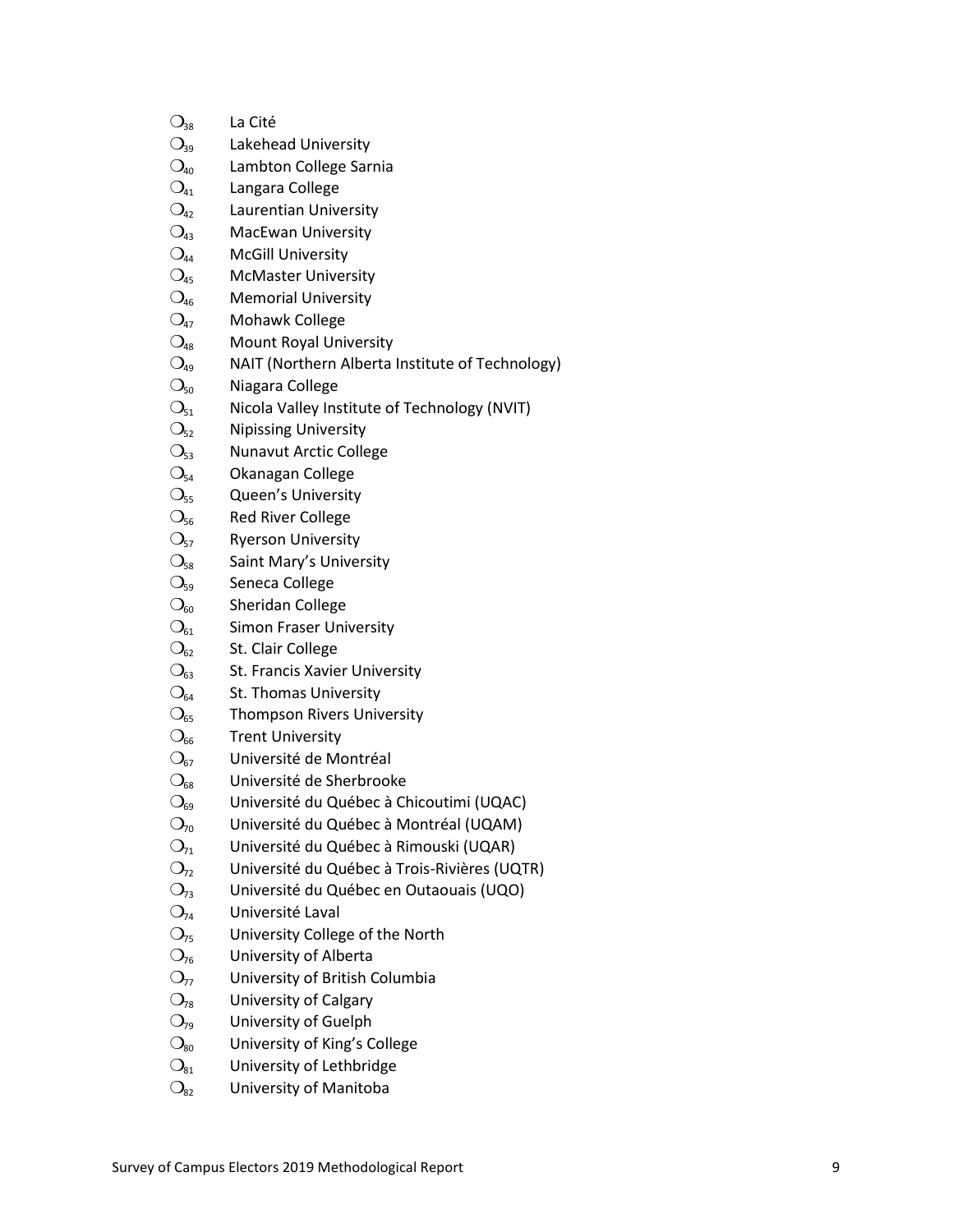| University of New Brunswick        |
|------------------------------------|
|                                    |
|                                    |
| University of Prince Edward Island |
|                                    |
| University of Saskatchewan         |
| University of the Fraser Valley    |
|                                    |
|                                    |
| University of Waterloo             |
|                                    |
| University of Winnipeg             |
|                                    |
|                                    |
| <b>Wilfrid Laurier University</b>  |
|                                    |
|                                    |
|                                    |

❍<sup>998</sup> Other (Please specify): \_\_\_\_\_\_\_\_\_\_\_\_\_\_\_\_\_\_\_\_\_\_\_\_\_\_\_\_\_\_\_\_\_\_\_\_\_\_\_\_\_\_\_\_\_\_\_\_\_\_

#### **Q5b** *Show if Q4 Employed (Q4=5 or Q4=6)*

At which post-secondary institution do you work?

- $O<sub>1</sub>$  Acadia University
- ❍<sup>2</sup> Algonquin College
- $O<sub>3</sub>$  Bow Valley College
- $O<sub>4</sub>$  British Columbia Institute of Technology (BCIT)
- $O<sub>5</sub>$  Brock University
- $O<sub>6</sub>$  Capilano University
- $O<sub>7</sub>$  Carleton University
- $O_8$  Cégep de Sainte-Foy
- O<sub>9</sub> Cégep de Sherbrooke
- $O<sub>10</sub>$  Cégep du Vieux-Montréal
- $O<sub>11</sub>$  Cégep Édouard-Montpetit
- $O_{12}$  Cégep Garneau
- $O_{13}$  Cégep Marie-Victorin
- $O<sub>14</sub>$  Centennial College
- $O<sub>15</sub>$  Champlain Regional College
- $O<sub>16</sub>$  Collège Ahuntsic
- $O<sub>17</sub>$  Collège de Maisonneuve
- $O_{18}$  Collège Lionel-Groulx
- $O_{19}$  Collège Montmorency
- $O<sub>20</sub>$  Concordia University
- $O<sub>21</sub>$  Conestoga College
- $O_{22}$  Confederation College
- $O<sub>23</sub>$  Dalhousie University
- $O<sub>24</sub>$  Dawson College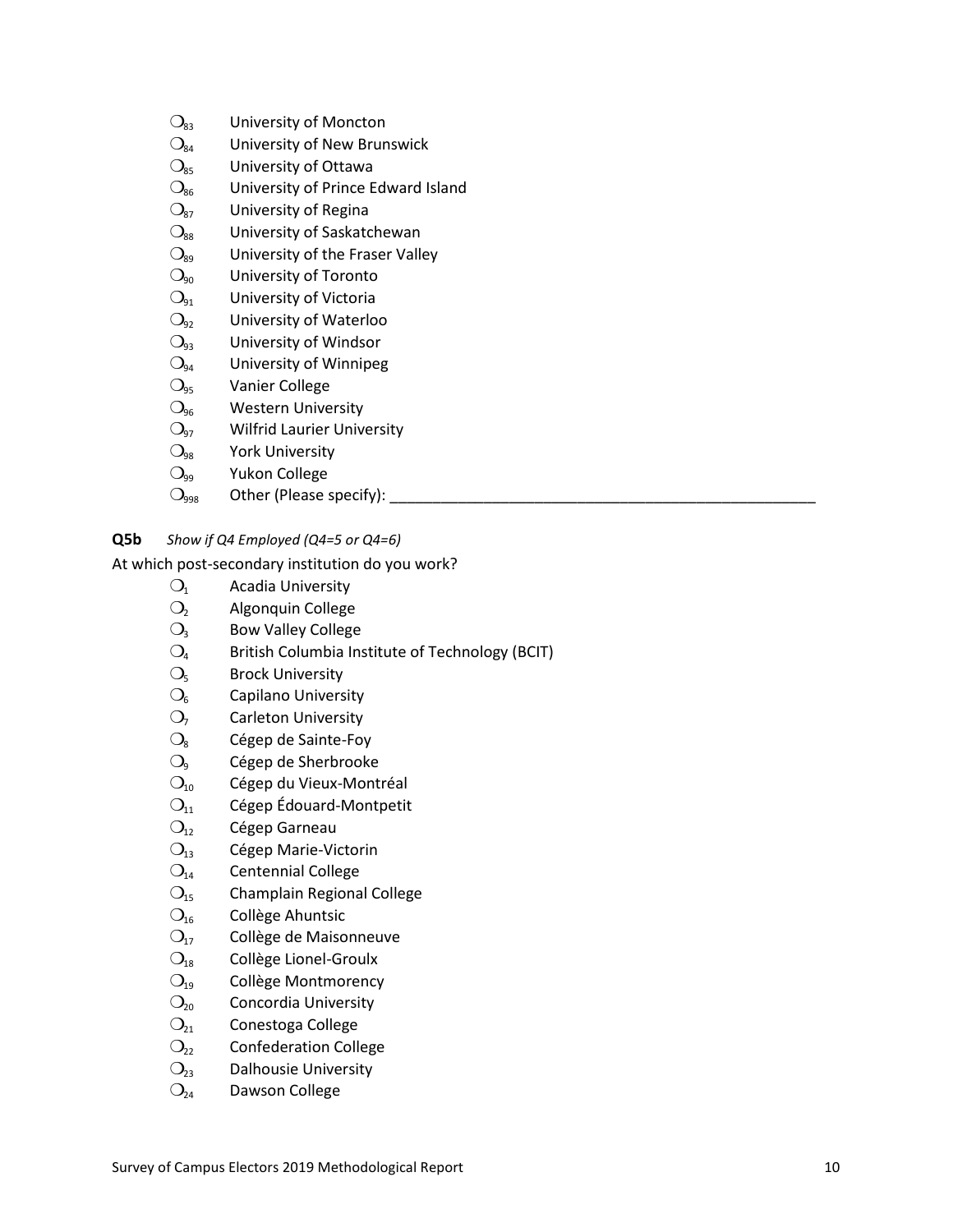| $O_{25}$             | Douglas College                                      |    |
|----------------------|------------------------------------------------------|----|
| $\mathrm{O_{26}}$    | École de technologie supérieure                      |    |
| $\mathrm{O}_{27}$    | École Polytechnique de Montréal                      |    |
| $\mathrm{O_{28}}$    | Fanshawe College                                     |    |
| $O_{29}$             | <b>Fleming College</b>                               |    |
| $\bigcirc_{30}$      | George Brown College                                 |    |
| $\mathrm{O}_{31}$    | Georgian College                                     |    |
| $\mathrm{O}_{32}$    | <b>HEC Montréal</b>                                  |    |
| $\mathrm{O}_{33}$    | <b>Holland College</b>                               |    |
| $O_{34}$             | Humber College                                       |    |
| $\mathrm{O}_{35}$    | John Abbott College                                  |    |
| $O_{36}$             | Kenjgewin Teg Educational Institute                  |    |
| $\mathrm{O}_{37}$    | Kwantlen Polytechnic University                      |    |
| $\mathrm{O}_{38}$    | La Cité                                              |    |
| $\mathrm{O}_{39}$    | Lakehead University                                  |    |
| $\mathrm{O}_{40}$    | Lambton College Sarnia                               |    |
| $\mathrm{O}_{41}$    | Langara College                                      |    |
| $O_{42}$             | Laurentian University                                |    |
| $O_{43}$             | <b>MacEwan University</b>                            |    |
| $\mathrm{O}_{44}$    | <b>McGill University</b>                             |    |
| $\mathrm{O}_{45}$    | <b>McMaster University</b>                           |    |
| $\mathcal{O}_{46}$   | <b>Memorial University</b>                           |    |
| $\mathrm{O}_{47}$    | Mohawk College                                       |    |
| $\mathrm{O}_{\!48}$  | Mount Royal University                               |    |
| $O_{49}$             | NAIT (Northern Alberta Institute of Technology)      |    |
| $\mathrm{O}_{50}$    | Niagara College                                      |    |
| $\mathrm{O}_{51}$    | Nicola Valley Institute of Technology (NVIT)         |    |
| $\mathrm{O}_{52}$    | <b>Nipissing University</b>                          |    |
| $\mathrm{O}_{53}$    | <b>Nunavut Arctic College</b>                        |    |
| $\mathrm{O}_{54}$    | Okanagan College                                     |    |
| $\mathrm{O}_{55}$    | Queen's University                                   |    |
| $\mathrm{O}_{\!56}$  | <b>Red River College</b>                             |    |
| O <sub>57</sub>      | <b>Ryerson University</b>                            |    |
| $\mathrm{O}_{58}$    | Saint Mary's University                              |    |
| $\mathrm{O}_{59}$    | Seneca College                                       |    |
| $\bigcirc_{60}$      | Sheridan College                                     |    |
| $\mathrm{O}_{61}$    | <b>Simon Fraser University</b>                       |    |
| $\mathrm{O}_{62}$    | St. Clair College                                    |    |
| $\mathrm{O}_{63}$    | St. Francis Xavier University                        |    |
| $\mathrm{O}_{64}$    | St. Thomas University                                |    |
| $\mathrm{O}_{65}$    | <b>Thompson Rivers University</b>                    |    |
| $\mathrm{O}_{66}$    | <b>Trent University</b>                              |    |
| $\mathrm{O}_{67}$    | Université de Montréal                               |    |
| $\mathrm{O}_{_{68}}$ | Université de Sherbrooke                             |    |
| $\bigcirc_{69}$      | Université du Québec à Chicoutimi (UQAC)             |    |
|                      |                                                      |    |
|                      | Survey of Campus Electors 2019 Methodological Report | 11 |
|                      |                                                      |    |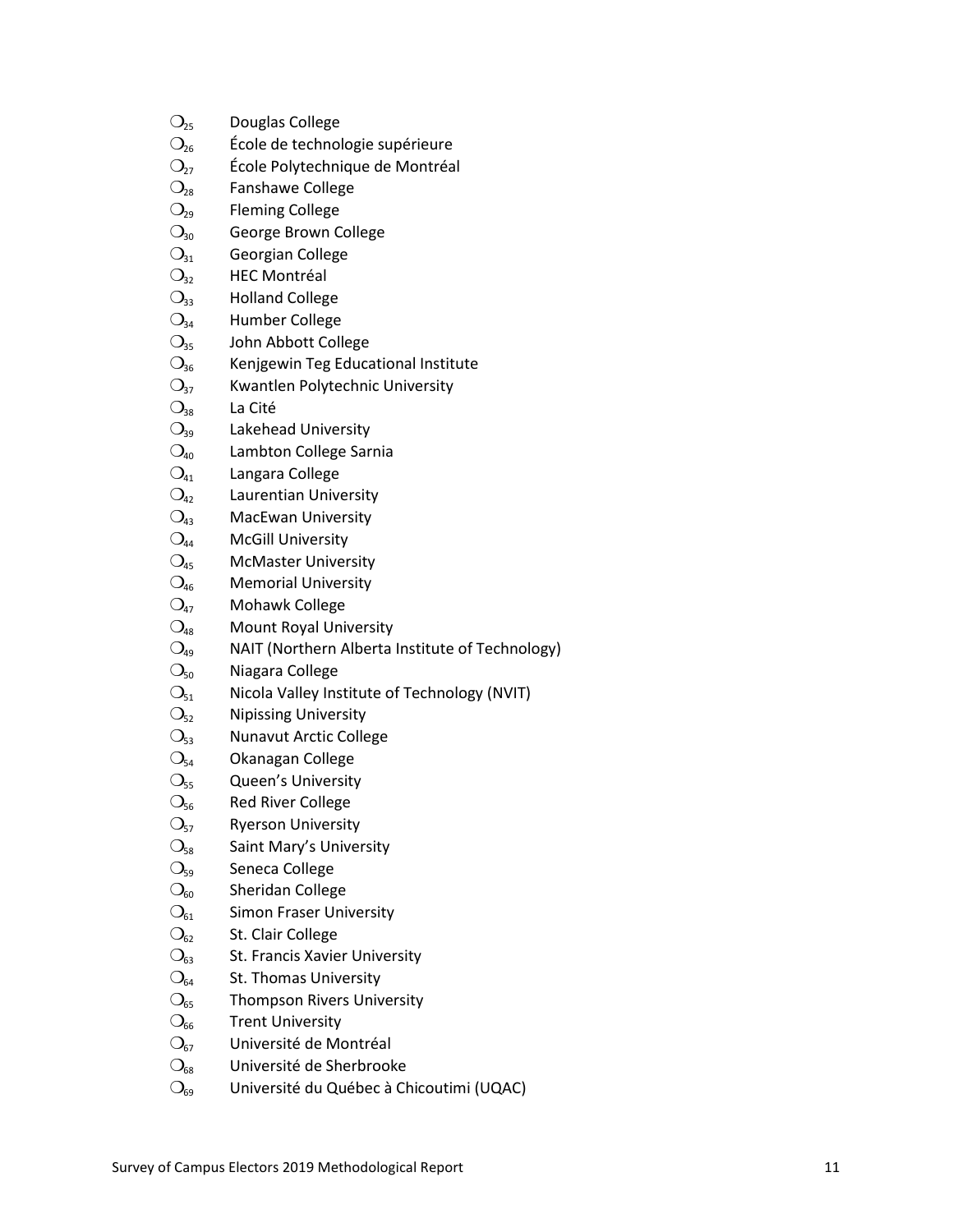| $\mathcal{O}_{70}$<br>Université du Québec à Montréal (UQAM) |  |
|--------------------------------------------------------------|--|
|--------------------------------------------------------------|--|

- $O<sub>71</sub>$  Université du Québec à Rimouski (UQAR)
- $O<sub>72</sub>$  Université du Québec à Trois-Rivières (UQTR)
- ❍<sup>73</sup> Université du Québec en Outaouais (UQO)
- $O<sub>74</sub>$  Université Laval
- $O_{75}$  University College of the North
- $O<sub>76</sub>$  University of Alberta
- $O<sub>77</sub>$  University of British Columbia
- $O_{78}$  University of Calgary
- $O_{79}$  University of Guelph
- $O_{80}$  University of King's College
- $O_{81}$  University of Lethbridge
- $\mathrm{O}_{82}$  University of Manitoba
- $\mathcal{O}_{83}$  University of Moncton
- $O_{84}$  University of New Brunswick
- $O_{85}$  University of Ottawa
- $\mathcal{O}_{86}$  University of Prince Edward Island
- $O_{87}$  University of Regina
- $O_{88}$  University of Saskatchewan
- $O<sub>89</sub>$  University of the Fraser Valley
- $O_{90}$  University of Toronto
- $O_{91}$  University of Victoria
- $O_{92}$  University of Waterloo
- $O_{93}$  University of Windsor
- $O<sub>94</sub>$  University of Winnipeg
- $O<sub>95</sub>$  Vanier College
- $O<sub>96</sub>$  Western University
- $O_{97}$  Wilfrid Laurier University
- $O_{98}$  York University
- $O_{99}$  Yukon College
- $\bigcirc_{998}$  Other (Please specify):

**Q6a** *Show if Q1a Yes OR Q1b Yes AND Between October 16\_21 ((Q1a=1 or Q1b=1) AND (Between October 16 and 21))*

Have you already voted in the 2019 federal general election?

- $O_1$  Yes, I voted
- $O<sub>2</sub>$  No, but I plan to vote
- $O_3$  No, I do not plan to vote

**Q6b** *Show if Q1a Yes OR Q1b Yes AND October 22 or later ((Q1a=1 or Q1b=1) AND (Between October 22 or later))*

Did you vote in the 2019 federal general election?

- $O_1$  Yes, I voted
- $O<sub>2</sub>$  No, but I had planned to vote
- $O_3$  No, I did not vote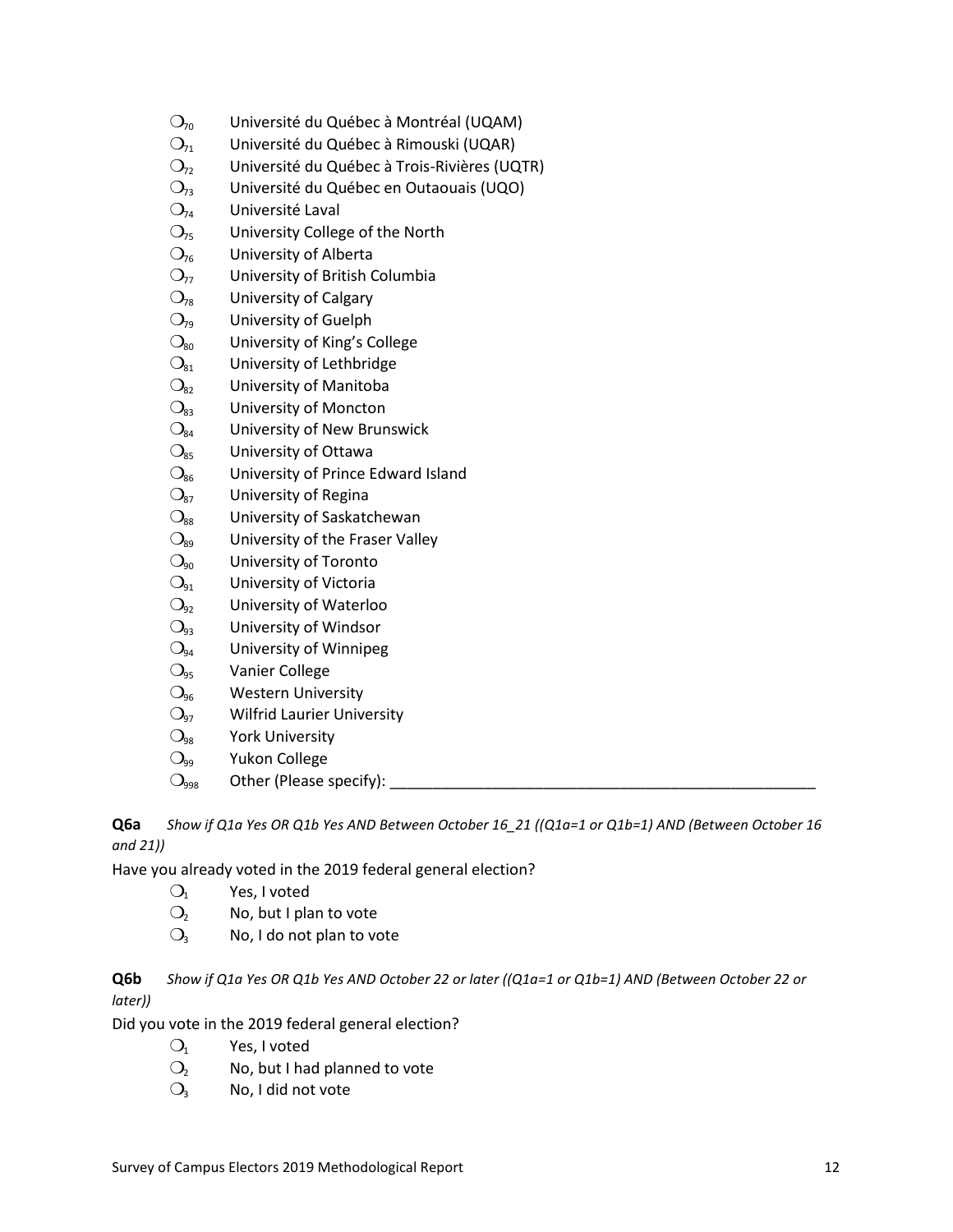**Q7** *Show if Q6b had planned to vote (Q6b=2)*

Where would you have voted?

- $O_1$  At a regular poll on election day \*
- $O<sub>2</sub>$  On campus  $*$
- $O_3$  At an advance poll  $*$
- $O_4$  At an Elections Canada office  $*$
- $Q_5$  By mail  $*$
- $O<sub>7</sub>$  Don't know

*Levels marked with \* are randomized*

**Q8a** *Show if Q4 Student AND Q6a Voted OR Q6b Voted ((Q4=1 or Q4=2 or Q4=3 or Q4=4 or Q4=5) AND (Q6a=1 or Q6b=1))*

Did you vote at the post-secondary school that you attend?

- $O_1$  Yes
- $O<sub>2</sub>$  No

**Q8b** *Show if Q4 Employed AND Q6a Voted OR Q6b Voted ((Q4=5 or Q4=6) AND (Q6a=1 or Q6b=1))*

Did you vote at the post-secondary school where you work?

- $O_1$  Yes
- $O<sub>2</sub>$  No
- **Q8c** *Show if Q4 Other AND Q6a Voted OR Q6b Voted (Q4=8 AND (Q6a=1 or Q6b=1))*

Did you vote at a post-secondary school?

- $O_1$  Yes
- $O<sub>2</sub>$  No

**Q9** *Show if Q8c Yes (Q8c=1)*

Which post-secondary institution did you vote at?

- $O<sub>1</sub>$  Acadia University
- O<sub>2</sub> Algonquin College
- $O<sub>3</sub>$  Bow Valley College
- $O_4$  British Columbia Institute of Technology (BCIT)
- $O<sub>5</sub>$  Brock University
- $O<sub>6</sub>$  Capilano University
- $O<sub>7</sub>$  Carleton University
- $O_8$  Cégep de Sainte-Foy
- O<sub>9</sub> Cégep de Sherbrooke
- $O<sub>10</sub>$  Cégep du Vieux-Montréal
- $O<sub>11</sub>$  Cégep Édouard-Montpetit
- $O_{12}$  Cégep Garneau
- $O_{13}$  Cégep Marie-Victorin
- $O<sub>14</sub>$  Centennial College
- $O<sub>15</sub>$  Champlain Regional College
- $O<sub>16</sub>$  Collège Ahuntsic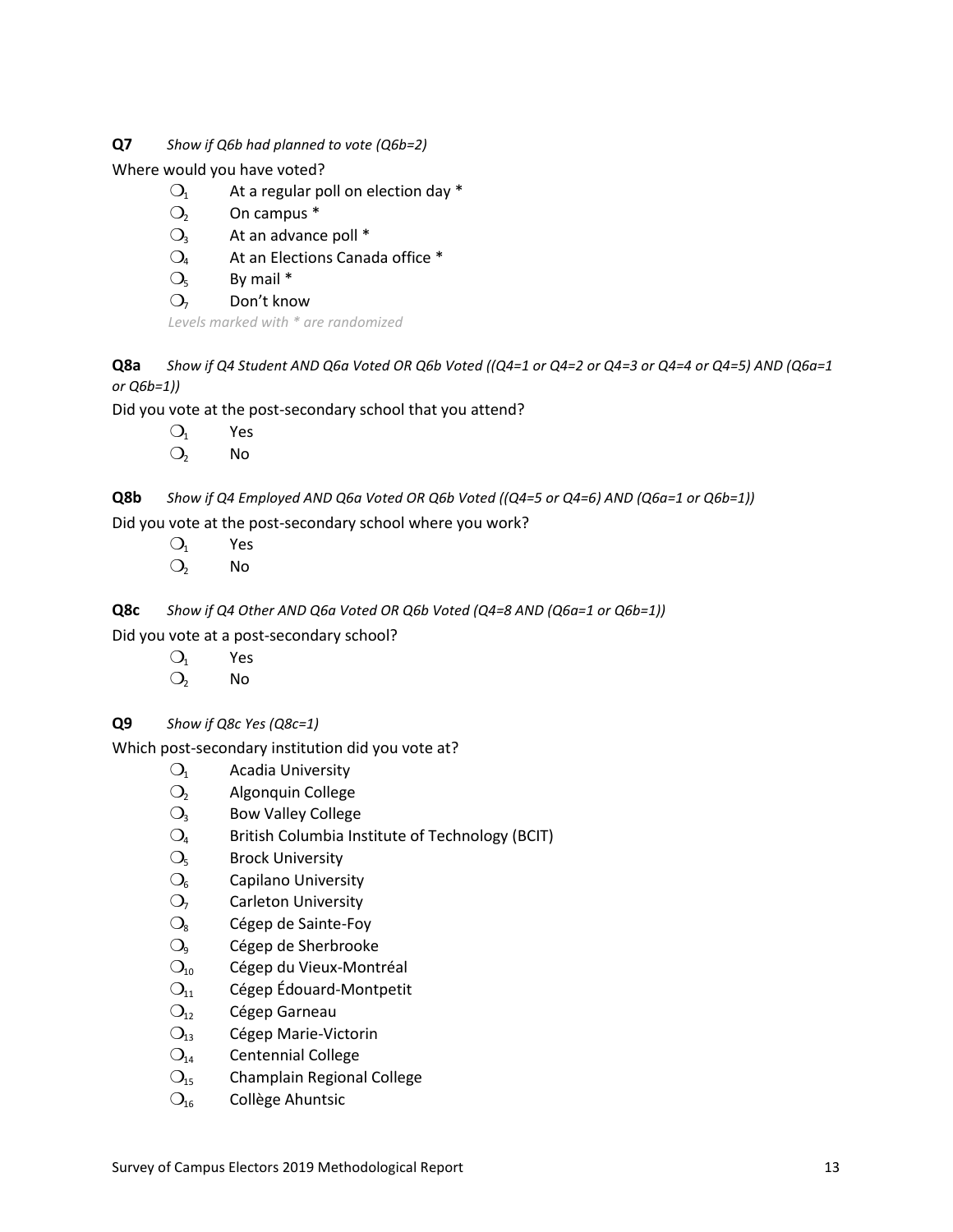| $O_{17}$                            | Collège de Maisonneuve                               |    |
|-------------------------------------|------------------------------------------------------|----|
| $O_{18}$                            | Collège Lionel-Groulx                                |    |
| $O_{19}$                            | Collège Montmorency                                  |    |
| $\mathrm{O_{20}}$                   | Concordia University                                 |    |
| $\mathrm{O}_{21}$                   | Conestoga College                                    |    |
| $\mathrm{O}_{22}$                   | <b>Confederation College</b>                         |    |
| $\mathrm{O}_{23}$                   | <b>Dalhousie University</b>                          |    |
| $\mathrm{O}_{24}$                   | Dawson College                                       |    |
| $\mathrm{O}_{25}$                   | Douglas College                                      |    |
| $O_{26}$                            | École de technologie supérieure                      |    |
| $O_{27}$                            | École Polytechnique de Montréal                      |    |
| $\mathrm{O}_{\!28}$                 | Fanshawe College                                     |    |
| $O_{29}$                            | <b>Fleming College</b>                               |    |
| $\mathrm{O}_{30}$                   | George Brown College                                 |    |
| $\bigcirc_{31}$                     | Georgian College                                     |    |
| $\mathrm{O}_{32}$                   | <b>HEC Montréal</b>                                  |    |
| $\mathrm{O}_{33}$                   | <b>Holland College</b>                               |    |
| $O_{34}$                            | Humber College                                       |    |
| $\mathrm{O}_{35}$                   | John Abbott College                                  |    |
| $\mathrm{O}_{36}$                   | Kenjgewin Teg Educational Institute                  |    |
| $\mathrm{O}_{37}$                   | Kwantlen Polytechnic University                      |    |
| $\mathrm{O}_{38}$                   | La Cité                                              |    |
| $\mathrm{O}_{39}$                   | Lakehead University                                  |    |
| $\mathrm{O}_{40}$                   | Lambton College Sarnia                               |    |
| $O_{41}$                            | Langara College                                      |    |
| $O_{42}$                            | Laurentian University                                |    |
| $\mathrm{O}_{43}$                   | <b>MacEwan University</b>                            |    |
| $\mathrm{O}_{44}$                   | <b>McGill University</b>                             |    |
| $\mathrm{O}_{45}$                   | <b>McMaster University</b>                           |    |
| $\mathcal{O}_{46}$                  | <b>Memorial University</b>                           |    |
| $O_{47}$                            | Mohawk College                                       |    |
| $\mathrm{O}_{\!48}$                 | Mount Royal University                               |    |
| $\bigcirc_{\scriptscriptstyle{49}}$ | NAIT (Northern Alberta Institute of Technology)      |    |
| $\bigcirc_{50}$                     | Niagara College                                      |    |
| $\mathrm{O}_{51}$                   | Nicola Valley Institute of Technology (NVIT)         |    |
| $\mathrm{O}_{52}$                   | <b>Nipissing University</b>                          |    |
| $\mathrm{O}_{53}$                   | <b>Nunavut Arctic College</b>                        |    |
| $\mathrm{O}_{54}$                   | Okanagan College                                     |    |
| $\mathrm{O}_{55}$                   | Queen's University                                   |    |
| $\mathrm{O}_{56}$                   | <b>Red River College</b>                             |    |
| $\mathrm{O}_{57}$                   | <b>Ryerson University</b>                            |    |
| $\mathrm{O}_{58}$                   | Saint Mary's University                              |    |
| $\mathrm{O}_{59}$                   | Seneca College                                       |    |
| $\bigcirc_{60}$                     | Sheridan College                                     |    |
| $\bigcirc_{61}$                     | <b>Simon Fraser University</b>                       |    |
|                                     |                                                      |    |
|                                     | Survey of Campus Electors 2019 Methodological Report | 14 |
|                                     |                                                      |    |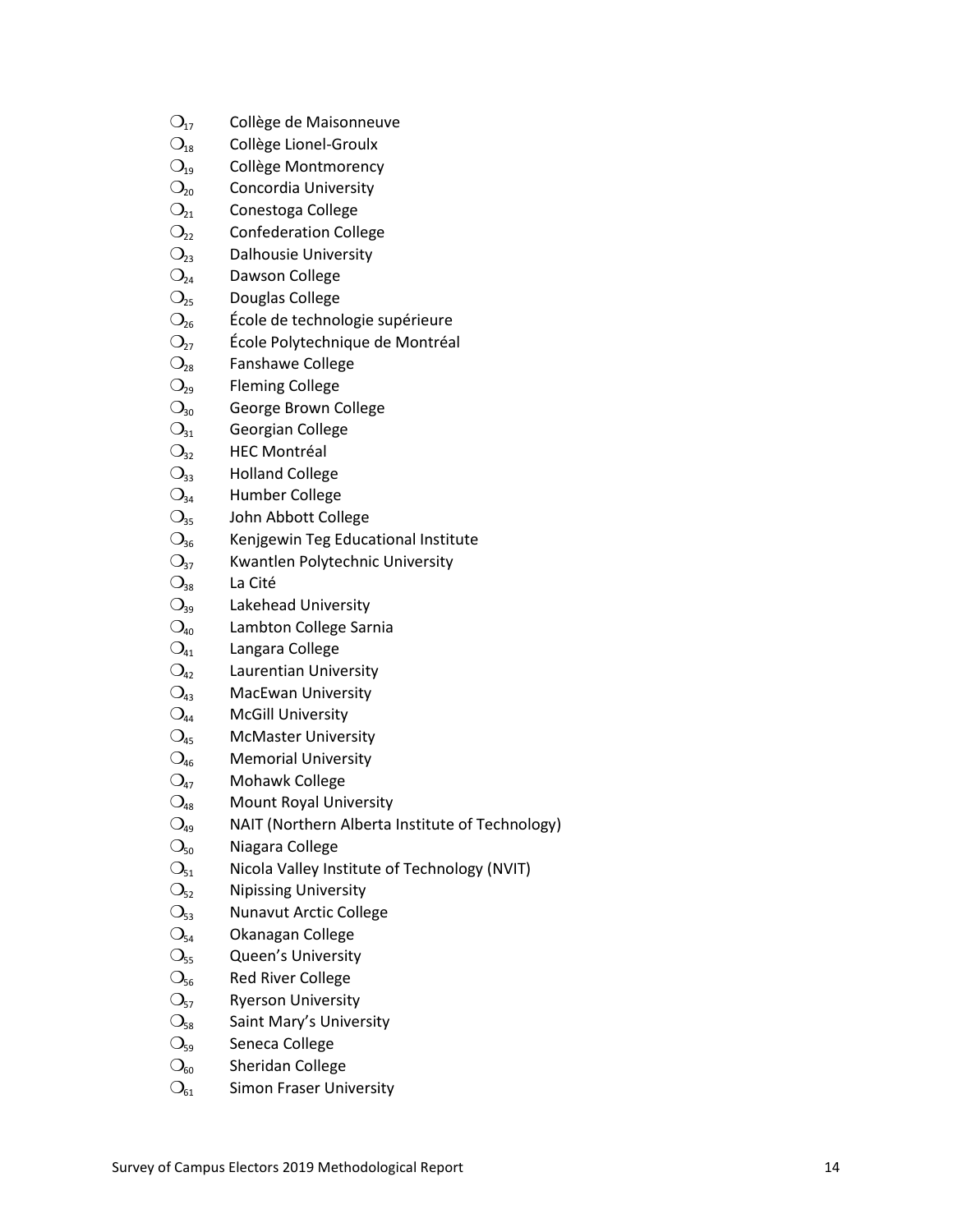| $\mathcal{O}_{62}$                  | St. Clair College                            |
|-------------------------------------|----------------------------------------------|
| $\mathcal{O}_{63}$                  | St. Francis Xavier University                |
| $\bigcirc_{64}$                     | St. Thomas University                        |
| $\mathrm{O}_{65}$                   | <b>Thompson Rivers University</b>            |
| $\mathcal{O}_{66}$                  | <b>Trent University</b>                      |
| $\mathcal{O}_{67}$                  | Université de Montréal                       |
| $\mathcal{O}_{68}$                  | Université de Sherbrooke                     |
| $\mathcal{O}_{69}$                  | Université du Québec à Chicoutimi (UQAC)     |
| $\mathcal{O}_{70}$                  | Université du Québec à Montréal (UQAM)       |
| $O_{71}$                            | Université du Québec à Rimouski (UQAR)       |
| $O_{72}$                            | Université du Québec à Trois-Rivières (UQTR) |
| $O_{73}$                            | Université du Québec en Outaouais (UQO)      |
| $O_{74}$                            | Université Laval                             |
| $O_{75}$                            | University College of the North              |
| $O_{76}$                            | University of Alberta                        |
| $O_{77}$                            | University of British Columbia               |
| $\bigcirc_{78}$                     | University of Calgary                        |
| $O_{79}$                            | University of Guelph                         |
| $\mathcal{O}_{80}$                  | University of King's College                 |
| $\mathcal{O}_{81}$                  | University of Lethbridge                     |
| $\mathcal{O}_{82}$                  | University of Manitoba                       |
| $\mathcal{O}_{83}$                  | University of Moncton                        |
| $\mathcal{O}_{84}$                  | University of New Brunswick                  |
| $\mathcal{O}_{85}$                  | University of Ottawa                         |
| $\mathcal{O}_{86}$                  | University of Prince Edward Island           |
| $O_{87}$                            | University of Regina                         |
| $\bigcirc_{88}$                     | University of Saskatchewan                   |
| $\bigcirc_{89}$                     | University of the Fraser Valley              |
| $\bigcirc_{90}$                     | University of Toronto                        |
| $\bigcirc_{91}$                     | University of Victoria                       |
| $O_{92}$                            | University of Waterloo                       |
| $\bigcirc_{93}$                     | University of Windsor                        |
| $\bigcirc_{94}$                     | University of Winnipeg                       |
| $\bigcirc$ <sub>95</sub>            | Vanier College                               |
| $\mathcal{O}_{96}$                  | <b>Western University</b>                    |
| $O_{97}$                            | <b>Wilfrid Laurier University</b>            |
| $\bigcirc_{\scriptscriptstyle{98}}$ | <b>York University</b>                       |
| $\bigcirc_{99}$                     | Yukon College                                |
| $O_{998}$                           | Other (Please specify):                      |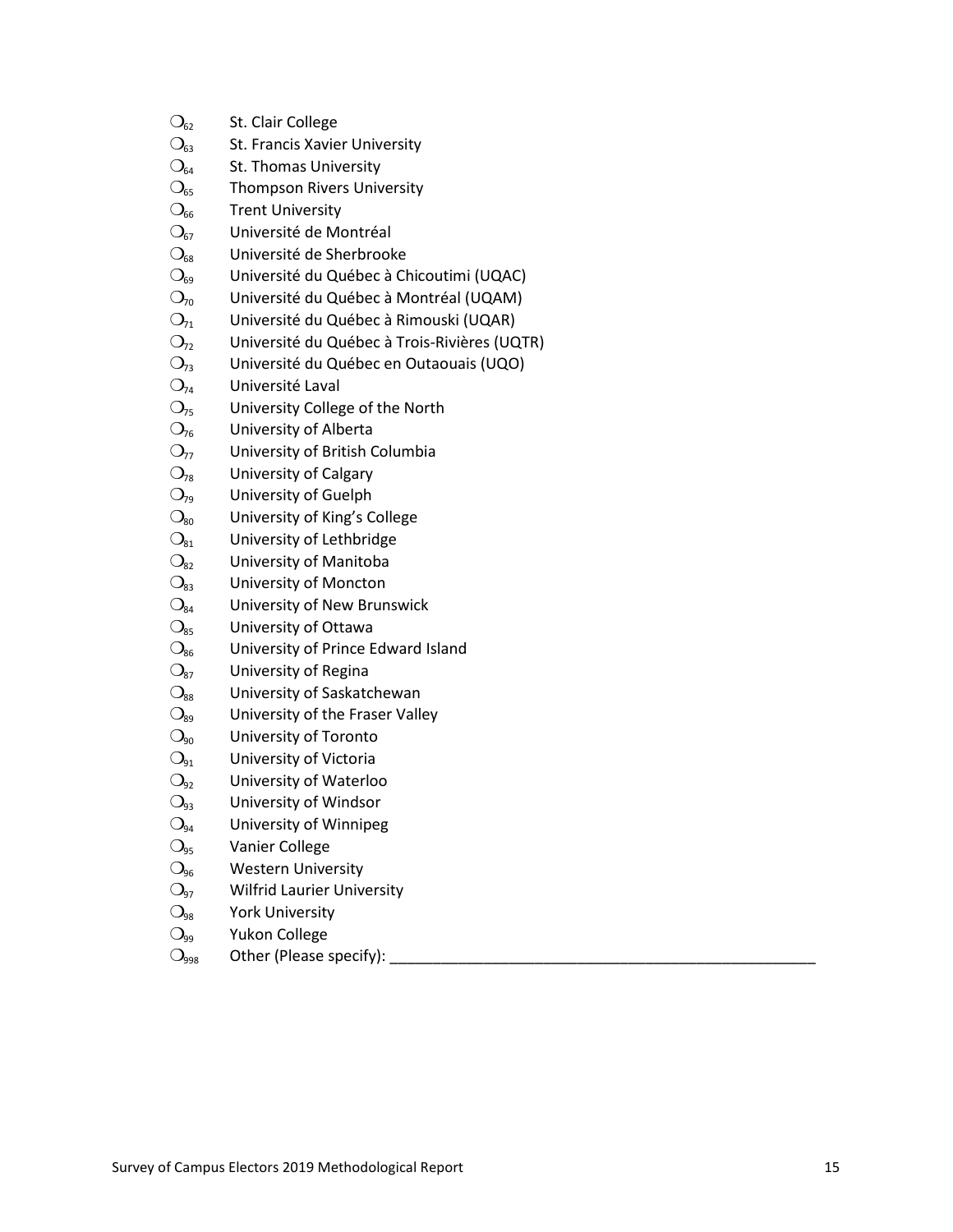**Q9campus** *Show if Q8a Yes Q5a several OR Q8b Yes Q5b several OR Q9 Several campuses (((Q8a=1 and (Q5a=7 or Q5a=20 or Q5a=25 or Q5a=34 or Q5a=37 or Q5a=44 or Q5a=60 or Q5a=61 or Q5a=66 or Q5a=67 or Q5a=68 or Q5a=71 or Q5a=73 or Q5a=77 or Q5a=88 or Q5a=90 or Q5a=92) OR (Q5B=1 and (Q5b=7 or Q5b=20 or Q5b=25 or Q5b=34 or Q5b=37 or Q5b=44 or Q5b=60 or Q5b=61 or Q5b=66 or Q5b=67 or Q5b=68 or Q5b=71 or Q5b=73 or Q5b=77 or Q5b=88 or Q5b=90 or Q5b=92)) OR (Q9=7 or Q9=20 or Q9=25 or Q9=34 or Q9=37 or Q9=44 or Q9=60 or Q9=61 or Q9=66 or Q9=67 or Q9=68 or Q9=71 or Q9=73 or Q9=77 or Q9=88 or Q9=90 or Q9=92))*

At which campus location did you vote?

- ❍<sup>1</sup> Residence Commons Fenn Lounge *(Show if Q5ab OR Q9 Carleton)*
- ❍<sup>2</sup> Unicentre Galleria *(Show if Q5ab OR Q9 Carleton)*
- ❍<sup>3</sup> Loyola Campus Jesuit Hall Conference Centre, RF Atrium *(Show if Q5ab OR Q9 Concordia)*
- ❍<sup>4</sup> Sir George Williams Campus J.W. McConnell Building, LB Atrium *(Show if Q5ab OR Q9 Concordia)*
- ❍<sup>5</sup> Coquitlam Campus B3011 *(Show if Q5ab OR Q9 Douglas)*
- ❍<sup>6</sup> New Westminster Campus Art Display Room, 2nd floor *(Show if Q5ab OR Q9 Douglas)*
- ❍<sup>7</sup> Lakeshore Campus Building A, Room A1070 *(Show if Q5ab OR Q9 Humber)*
- ❍<sup>8</sup> North Campus Boardroom B101 *(Show if Q5ab OR Q9 Humber)*
- ❍<sup>9</sup> Richmond Campus Melville Centre, Suite 2550 A/B *(Show if Q5ab OR Q9 Kwantlen)*
- ❍<sup>10</sup> Surrey Campus Spruce Atrium Student Centre, Room 210A *(Show if Q5ab OR Q9 Kwantlen)*
- ❍<sup>36</sup> Our Lady of Salette Church Fourth Floor *(Show if Q5ab OR Q9 McGill)*
- ❍<sup>11</sup> La Citadelle 3rd Floor Conference Rooms 303 and 304 *(Show if Q5ab OR Q9 McGill)*
- ❍<sup>12</sup> New Residence Hall Second Dining Room *(Show if Q5ab OR Q9 McGill)*

❍<sup>13</sup> Davis Campus Residence — 1st Floor meeting room *(Show if Q5ab OR Q9 Sheridan)*

- ❍<sup>14</sup> Trafalgar Campus Conference Centre, Hall D *(Show if Q5ab OR Q9 Sheridan)*
- ❍<sup>15</sup> James Douglas Safe Study Area AQ 2009.2 *(Show if Q5ab OR Q9 Simon Fraser)*
- ❍<sup>16</sup> Burnaby Campus Corridor Southeast, AQ 3000 *(Show if Q5ab OR Q9 Simon Fraser)*
- ❍<sup>17</sup> Burnaby Campus West Mall Centre, 3000 Level Lounge *(Show if Q5ab OR Q9 Simon Fraser)*
- ❍<sup>18</sup> Otonabee College (Symons Campus) Room 206 *(Show if Q5ab OR Q9 Trent)*
- ❍<sup>19</sup> Student Centre *(Show if Q5ab OR Q9 Trent)*
- ❍<sup>20</sup> CEPSUM Foyer des étudiants, Section 3 *(Show if Q5ab OR Q9 U of Montreal)*
- ❍<sup>21</sup> Pavillon 3200 Jean Brillant Cafeteria, B2294 *(Show if Q5ab OR Q9 U of Montreal)*
- ❍<sup>22</sup> Campus de Longueuil 4566 and 4666*(Show if Q5ab OR Q9 Sherbrooke)*
- ❍<sup>23</sup> Pavillon B5 Rooms 3002–3004 *(Show if Q5ab OR Q9 Sherbrooke)*
- ❍<sup>24</sup> Campus de Lévis Salon étudiant (Aquarium) *(Show if Q5ab OR Q9 Rimouski)*
- ❍<sup>25</sup> Campus de Rimouski Local J-205 *(Show if Q5ab OR Q9 Rimouski)*
- ❍<sup>26</sup> Pavillon Alexandre-Taché Espace Robert Renaud, Local CS070 *(Show if Q5ab OR Q9 Outaouais)*
- ❍<sup>27</sup> Pavillon Lucien-Brault Agora 8, B0116 *(Show if Q5ab OR Q9 Outaouais)*
- ❍<sup>28</sup> Place Riel Student Centre Roy Romanow University Students' Council *(Show if Q5ab OR Q9 Saskatchewan)*
- ❍<sup>29</sup> Education Building Student Lounge *(Show if Q5ab OR Q9 Saskatchewan)*
- ❍<sup>30</sup> Hart House Reading Room *(Show if Q5ab OR Q9 Toronto)*
- ❍<sup>31</sup> Mississauga Campus Student Centre, Presentation Room 115 *(Show if Q5ab OR Q9 Toronto)*
- ❍<sup>32</sup> Scarborough Campus Student Centre, SL283 *(Show if Q5ab OR Q9 Toronto)*
- ❍<sup>33</sup> Mathematics and Computer Room 2037 A *(Show if Q5ab OR Q9 Waterloo)*
- ❍<sup>34</sup> Student Life Centre Room 2135 *(Show if Q5ab OR Q9 Waterloo)*
- ❍<sup>37</sup> Vancouver Campus, AMS Student Nest, Great Hall *(Show if Q5ab OR Q9 U of BC)*
- ❍<sup>38</sup> Okanagan Campus Administration Building, ADM 100 (Upper level Admin Foyer) *(Show if Q5ab OR Q9 U of BC)*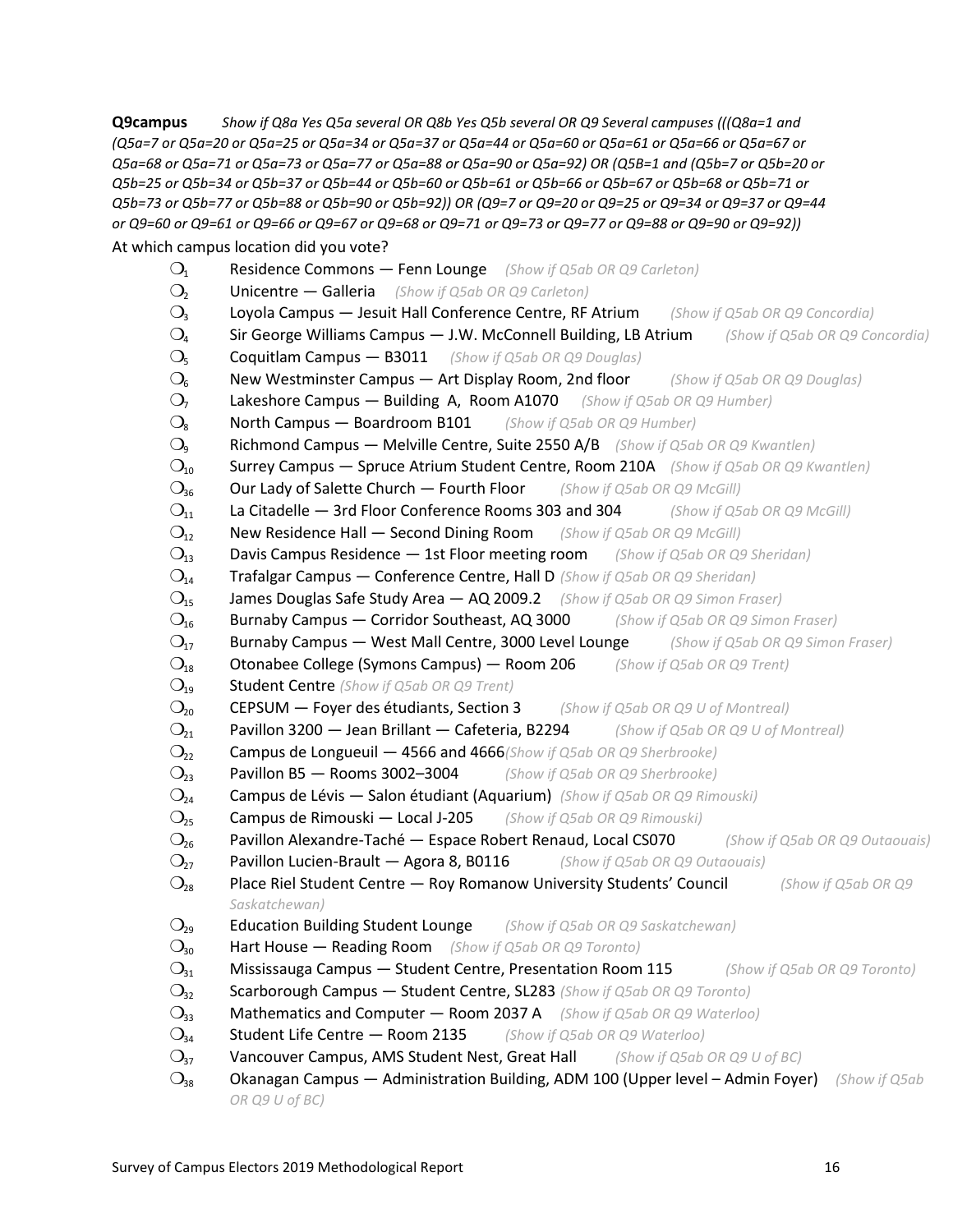$\bigcirc_{35}$  Other (specify):

 $\square_{9}$  Not sure / I don't remember

**Q10** *Show if Q8a Yes OR Q8b Yes OR Q8c Yes (Q8a=1 or Q8b=1 or Q8c=1)*

When did you cast your vote?

- $O<sub>1</sub>$  Between Saturday, October 5, and Wednesday, October 9, 2019
- ❍<sup>2</sup> Between Friday, October 11, and Monday, October 14, 2019
- $\Box$ <sub>9</sub> Don't know

**Q11** *Show if Q8a Yes OR Q8b Yes OR Q8c Yes (Q8a=1 or Q8b=1 or Q8c=1)*

If voting on campus were not available, do you think you would have voted otherwise?

- $O_1$  Yes
- $O<sub>2</sub>$  No
- $\Box_{\alpha}$  Don't know

#### **Q12** *Show if Q8a No OR Q8b No OR Q8c No (Q8a=2 or Q8b=2 or Q8c=2)*

Where or how did you cast your vote?

- ❍<sup>1</sup> At a regular poll on election day \* *(Show if October 21 or later)*
- $O<sub>2</sub>$  At an advance poll  $*$
- $O<sub>3</sub>$  At an Elections Canada office  $*$
- $O_4$  By mail  $*$
- $\bigcirc_{5}$  Other: (please specify)

*Levels marked with \* are randomized*

**Q13** *Show if Q6ab No OR Q8abc No ((Q6a=2 or Q6b=2) OR (Q8a=2 or Q8b=2 or Q8c=2))*

Were you aware that you could vote on campus between October 5 and 9, 2019?

- $O_1$  Yes
- $O<sub>2</sub>$  No

**Q14** *Show if Q13 Yes OR Q8abc Yes OR Q7 On Campus (Q13=1 OR (Q8a=1 or Q8b=1 or Q8c=1) OR Q7=2)*

How did you know that voting was offered on campus?

*Select all that apply*

- $\Box$ <sub>1</sub> I saw an Elections Canada poster on campus  $*$
- $\Box$ <sub>2</sub> Elections Canada website  $*$
- $\Box$ <sub>3</sub> Elections Canada social media  $*$
- $\Box$ <sub>4</sub> Non-Elections Canada social media and/or website \*
- $\square_{5}$  I was notified by a friend, peer, teacher, or family member  $*$
- $\Box_{6}$  I was notified by a student association \*
- $\Box$ <sub>7</sub> I was notified by student services \*
- $\Box$ <sub>8</sub> I noticed the voting place on campus  $*$
- $\Box$ <sub>9</sub> I voted this way in the last federal election  $*$
- ❑<sup>10</sup> Other: (please specify) \_\_\_\_\_\_\_\_\_\_\_\_\_\_\_\_\_\_\_\_\_\_\_\_\_\_\_\_\_\_\_\_\_\_\_\_\_\_\_\_\_\_\_\_\_\_\_\_\_\_
- $\Box_{\alpha}$  Don't know

*Levels marked with \* are randomized*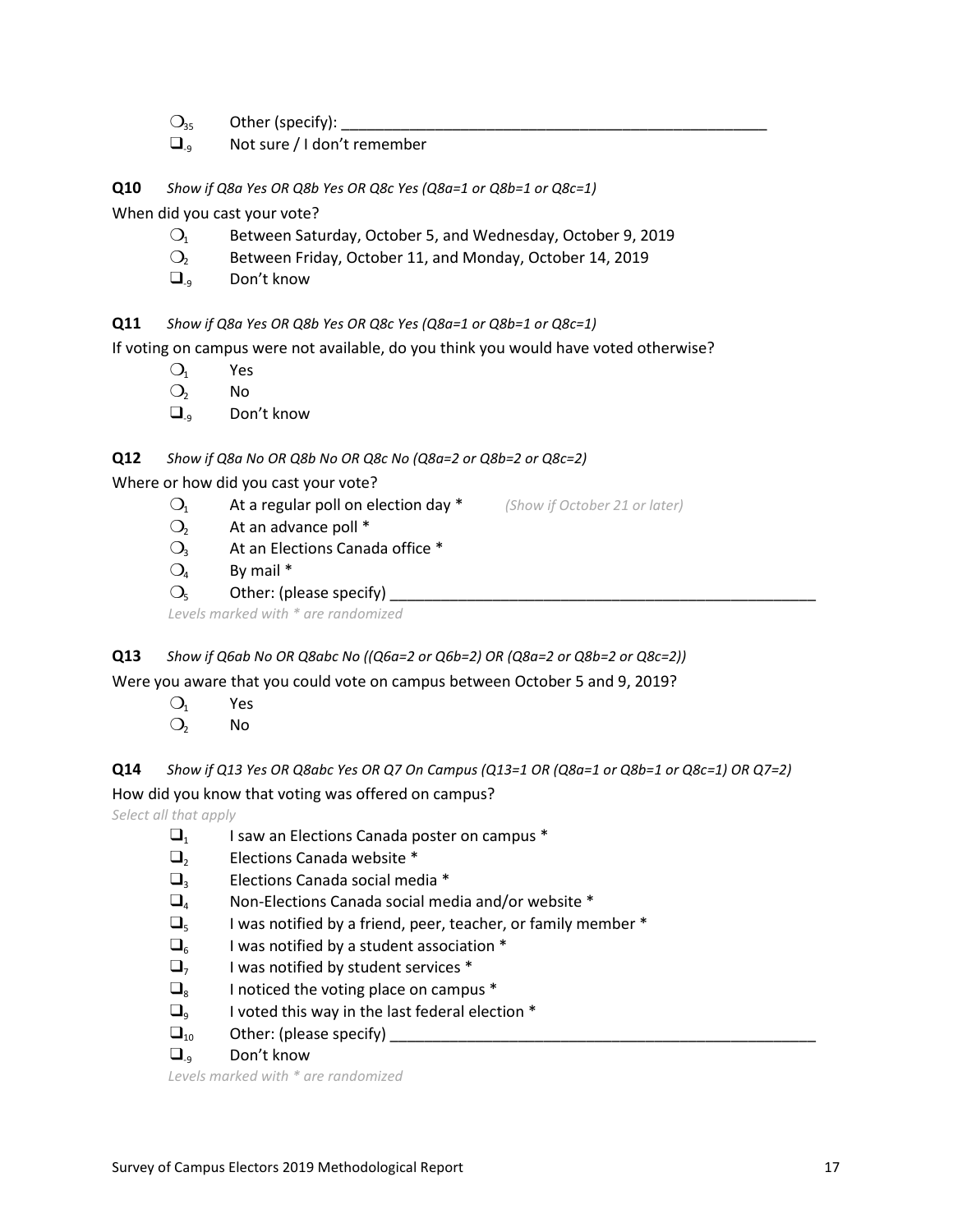#### **Q15** *Show if Q14 EC social media (Q14=3)*

On which of the following Elections Canada social media accounts did you notice the promotion of voting on campus?

*Select all that apply*

- $\Box_1$  Facebook
- $\square$ <sub>2</sub> Instagram
- $\Box$ <sub>3</sub> Twitter
- $\Box_4$  YouTube
- $\Box$ <sub>5</sub> Snapchat
- $\Box_{q}$  Don't know

**Q16** *Show if Q6ab Voted AND Q8abc No AND Q13 Yes OR Q7 On Campus (((Q6a=1 or Q6b=1) and (Q8a=2 or Q8b=2 or Q8c=2) and Q13=1)) OR Q7=2)*

Why did you choose not to vote on campus?

*Please select all that apply*

- $\Box_1$  It was easier to vote using another option  $^*$
- $\Box$ <sub>2</sub> The location on campus was not convenient for me  $^*$
- $\Box$ <sub>3</sub> The voting hours did not work with my schedule  $*$
- $\Box_4$  I could not find the voting place on campus  $^*$
- $\Box$ <sub>5</sub> Wait times were too long \*
- $\Box$ <sub>6</sub> I didn't have the proper proof of identification
- $\Box$ <sub>7</sub> I was not on campus those days  $*$
- $\Box$ <sub>8</sub> I wanted to vote in my home riding  $*$
- $\Box$ <sub>9</sub> I was still deciding my vote \*
- $\square_{10}$  Other: (please specify)

*Levels marked with \* are randomized*

#### **Q17** *Show if Q16 Did not have proper proof (Q16=6)*

Is it a proof of address or a proof of identity that you were missing?

- $O_1$  Address
- $O<sub>2</sub>$  Identity
- $O_3$  Both
- $\Box_{9}$  Don't know

#### **Page**

#### **Q18**

Could you please provide your gender?

- $O<sub>1</sub>$  Female
- O<sub>2</sub> Male
- ❍<sup>3</sup> Other: (please specify) \_\_\_\_\_\_\_\_\_\_\_\_\_\_\_\_\_\_\_\_\_\_\_\_\_\_\_\_\_\_\_\_\_\_\_\_\_\_\_\_\_\_\_\_\_\_\_\_\_\_
- $\Box$ <sub>8</sub> Prefer not to answer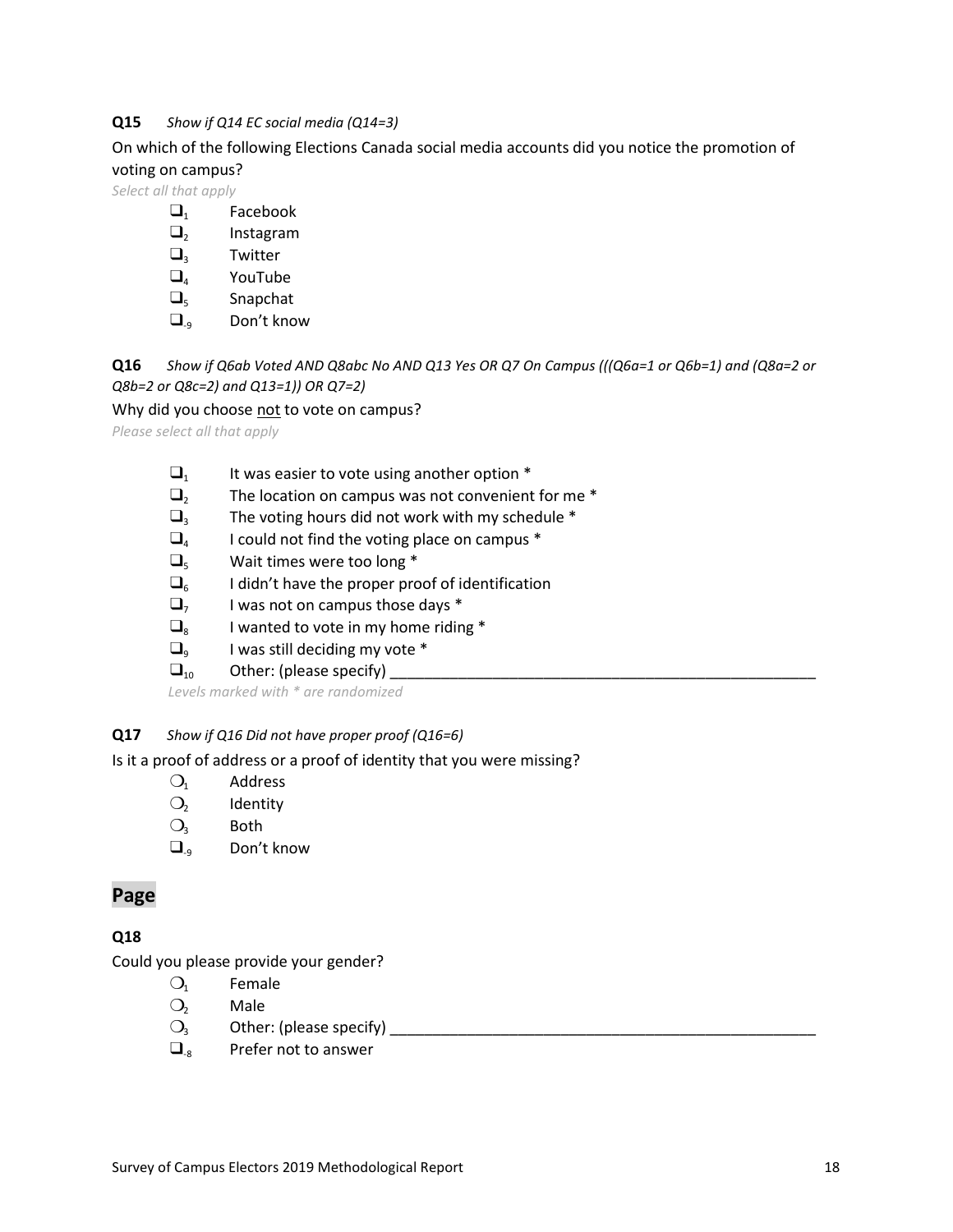#### **Q19**

#### In what year were you born?

Minimum: 1909, Maximum: 2001 \_\_\_\_\_\_\_\_\_\_

#### $\Box$ <sub>8</sub> Prefer not to answer

#### **Q20**

What language do you speak most often at home?

- $O_1$  English
- $O<sub>2</sub>$  French
- ❍<sup>3</sup> Other: (please specify) \_\_\_\_\_\_\_\_\_\_\_\_\_\_\_\_\_\_\_\_\_\_\_\_\_\_\_\_\_\_\_\_\_\_\_\_\_\_\_\_\_\_\_\_\_\_\_\_\_\_
- $\Box$ <sub>8</sub> Prefer not to answer

#### **Q21**

Are you of First Nations, Métis or Inuit descent? *Select all that apply*

- $\Box_1$  First Nations
- ❑<sup>2</sup> Métis
- $\square$ <sub>3</sub> Inuit
- ❑<sup>4</sup> No *(Exclusive)*
- $\Box$ <sub>8</sub> Prefer not to answer

#### **Q22**

In which province or territory do you currently live?

- O<sub>1</sub> Newfoundland and Labrador
- O<sub>2</sub> Prince Edward Island
- $O<sub>3</sub>$  Nova Scotia
- $O_4$  New Brunswick
- $O<sub>5</sub>$  Quebec
- $O<sub>6</sub>$  Ontario
- O<sub>7</sub> Manitoba
- $O_8$  Saskatchewan
- $O<sub>9</sub>$  Alberta
- $O_{10}$  British Columbia
- $O_{11}$  Yukon
- $O<sub>12</sub>$  Northwest Territories
- $O_{13}$  Nunavut
- $\Box$ <sub>8</sub> Prefer not to answer

**Q23** *Show if Q4 Student (Q4=1 or Q4=2 or Q4=3 or Q4=4 or Q4=5)*

Do you reside…?

- $O_1$  On campus
- $O<sub>2</sub>$  Off campus, with my parents or guardians
- $O<sub>3</sub>$  Off campus, without parents or guardians
- $O_4$  Other: (please specify)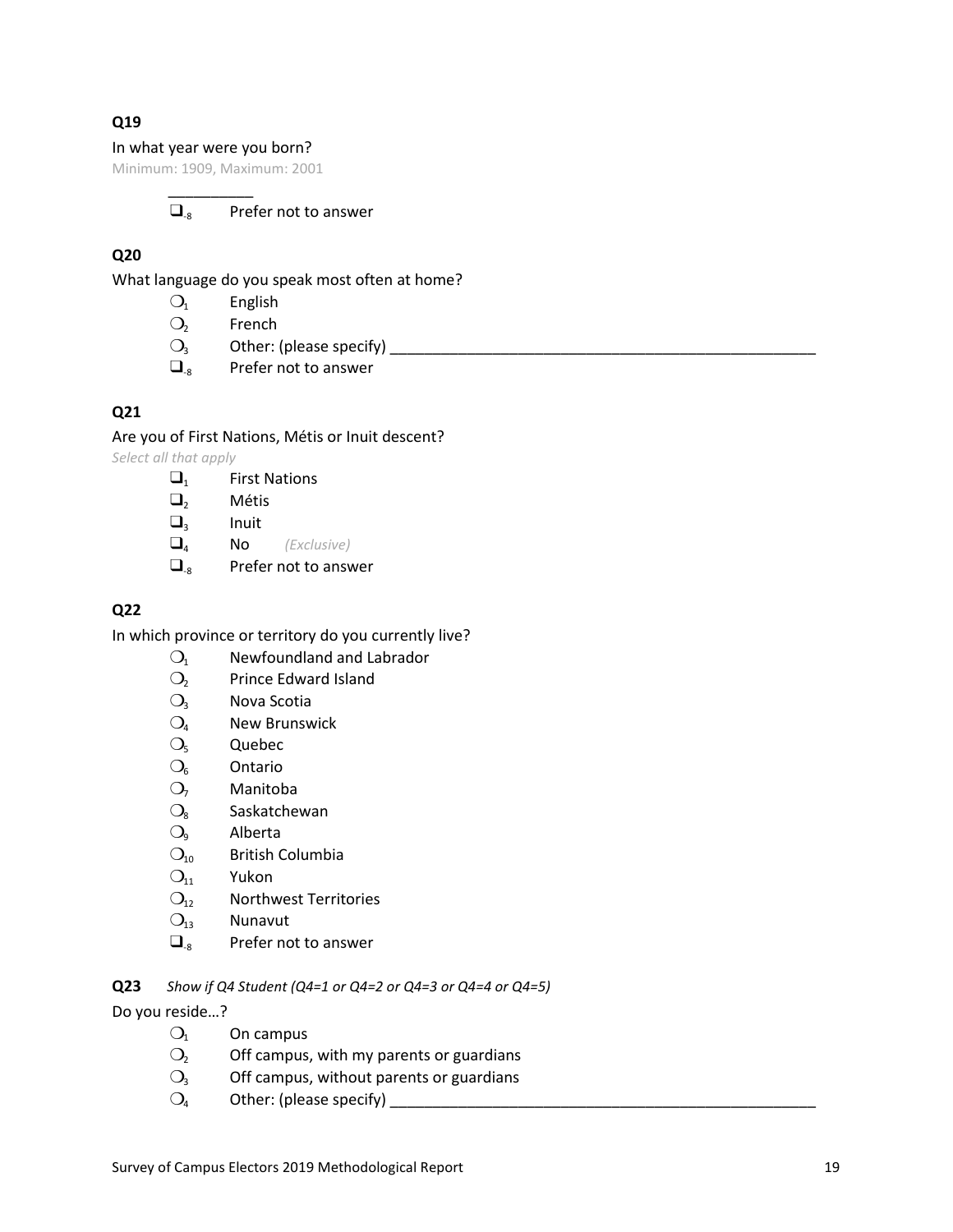$\Box$ <sub>8</sub> Prefer not to answer

#### **Q24**

Elections Canada is committed to accommodating the needs of Canadians. For the purposes of this survey only, would you please indicate whether you have any of the following conditions? *Select all that apply*

- $\Box_1$  Blind or visual impairment
- $\Box$ <sub>2</sub> Impaired coordination or dexterity
- $\Box$ <sub>3</sub> Deaf or hard of hearing
- $\Box$ <sub>4</sub> Impaired mobility
- $\Box$ <sub>5</sub> Speech impairment
- $\square_{6}$  Developmental or intellectual disability
- $\Box$ <sub>7</sub> Emotional/psychological/mental health condition
- $\Box$ <sub>8</sub> Chronic pain
- $\square$ <sub>9</sub> Other: (please specify)  $\qquad \qquad$
- ❑<sup>10</sup> No disability *(Exclusive)*
- $\Box$ <sub>8</sub> Prefer not to answer

#### **Q25**

What is the highest level of education you have reached?

- $O<sub>1</sub>$  Completed high school
- $\mathcal{O}_2$  Some community college/vocational/trade school/commercial/CEGEP (No degree or diploma obtained yet)
- $O<sub>3</sub>$  Completed community college/vocational/trade school/commercial/CEGEP
- $\mathrm{O}_4$  Some university (No degree or diploma obtained yet)
- $O<sub>5</sub>$  Completed university (Diploma or bachelor degree)
- $\mathrm{O}_6$  Some post-graduate university/professional school (No Master's, PhD, or any professional degree obtained yet)
- $O<sub>7</sub>$  Completed post-graduate university/professional school (Master's, PhD, or any professional degree)
- $\bigcirc_{\mathsf{8}}$  Other (specify)
- $\Box$ <sub>8</sub> Prefer not to answer
- $\Box_{\alpha}$  Don't know

#### **Q26**

In general, how interested are you in politics?

- $O_1$  Very interested
- O<sub>2</sub> Somewhat interested
- $O<sub>3</sub>$  Not very interested
- $O_4$  Not at all interested
- $\Box_{\alpha}$  Don't know

#### **Q27** *Show if Q19 born in 1997 or before (Q19<=1997)*

#### Did you vote in the 2015 federal general election?

- $O_1$  Yes
- $O<sub>2</sub>$  No